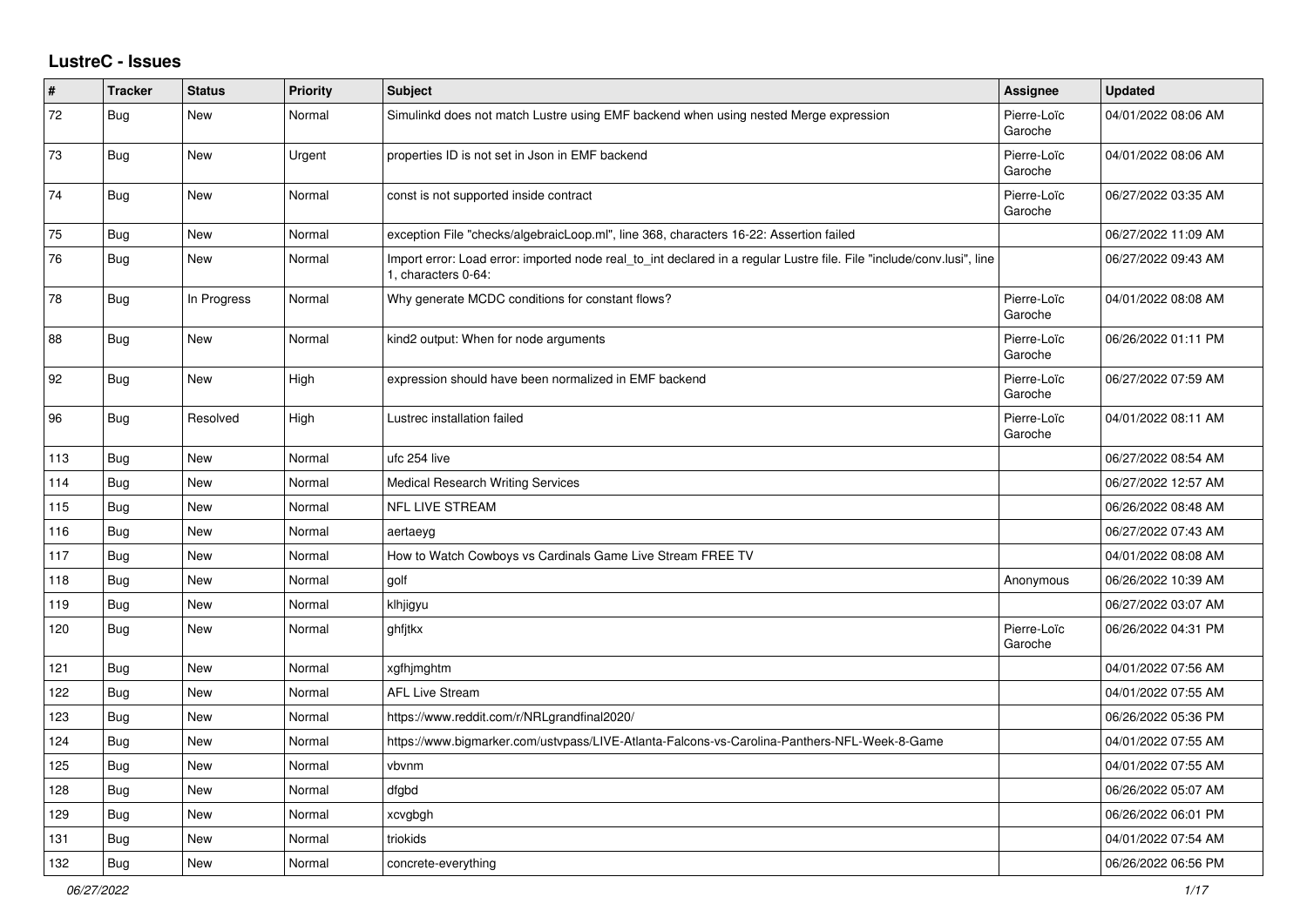| #   | <b>Tracker</b> | <b>Status</b> | <b>Priority</b> | <b>Subject</b>                    | <b>Assignee</b>        | <b>Updated</b>      |
|-----|----------------|---------------|-----------------|-----------------------------------|------------------------|---------------------|
| 133 | <b>Bug</b>     | New           | Normal          | craftlabs                         |                        | 06/27/2022 10:01 AM |
| 134 | <b>Bug</b>     | New           | Normal          | wisegolfers                       |                        | 06/24/2022 03:34 AM |
| 135 | <b>Bug</b>     | New           | Normal          | factspress                        |                        | 04/01/2022 07:52 AM |
| 136 | <b>Bug</b>     | New           | Normal          | snappow                           |                        | 06/26/2022 12:51 PM |
| 137 | <b>Bug</b>     | New           | Normal          | hcbets                            |                        | 04/01/2022 07:52 AM |
| 138 | <b>Bug</b>     | New           | Normal          | own-sweethome                     |                        | 06/27/2022 03:36 AM |
| 139 | <b>Bug</b>     | <b>New</b>    | Normal          | relseo                            |                        | 06/27/2022 01:20 AM |
| 140 | <b>Bug</b>     | New           | Normal          | sugarbalanceusa                   |                        | 06/26/2022 10:54 AM |
| 143 | <b>Bug</b>     | New           | Normal          | Bob lace front wigs               |                        | 06/26/2022 11:52 PM |
| 144 | <b>Bug</b>     | New           | Normal          | curly bob lace front wigs         |                        | 06/26/2022 01:44 PM |
| 145 | <b>Bug</b>     | New           | Normal          | abdulbaissagar                    |                        | 06/26/2022 11:32 PM |
| 146 | <b>Bug</b>     | New           | Normal          | bayabais                          |                        | 06/27/2022 12:39 PM |
| 147 | <b>Bug</b>     | New           | Normal          | xzxgfufi                          |                        | 04/01/2022 07:54 AM |
| 148 | <b>Bug</b>     | <b>New</b>    | Normal          | zxZdfg                            |                        | 04/01/2022 08:01 AM |
| 149 | <b>Bug</b>     | New           | Normal          | dftgy                             |                        | 06/27/2022 01:11 AM |
| 150 | <b>Bug</b>     | New           | Normal          | dfgh                              |                        | 06/26/2022 11:41 AM |
| 152 | <b>Bug</b>     | New           | High            | professional bridal makeup artist | Christophe<br>Garion   | 06/26/2022 05:44 PM |
| 153 | <b>Bug</b>     | New           | Normal          | urgent loan online                | Christophe<br>Garion   | 06/27/2022 03:27 AM |
| 154 | <b>Bug</b>     | New           | Normal          | fdgyyrut gyrtrw                   |                        | 06/27/2022 01:21 AM |
| 155 | <b>Bug</b>     | New           | Normal          | Cant access my cash app account   | Pierre-Loïc<br>Garoche | 06/22/2022 02:15 PM |
| 156 | <b>Bug</b>     | New           | Normal          | Access old cash app account       |                        | 04/01/2022 08:00 AM |
| 157 | <b>Bug</b>     | New           | Normal          | Forget cash app pin               |                        | 06/27/2022 08:18 AM |
| 158 | <b>Bug</b>     | New           | Normal          | dfghj zcvgh                       |                        | 06/27/2022 07:28 AM |
| 159 | <b>Bug</b>     | New           | Normal          | xfguih njgkh                      |                        | 06/26/2022 11:38 PM |
| 160 | <b>Bug</b>     | <b>New</b>    | Normal          | rtyuiv wbhyu                      |                        | 04/01/2022 07:56 AM |
| 161 | <b>Bug</b>     | New           | Normal          | dfdrtyuio                         |                        | 06/26/2022 01:46 AM |
| 162 | Bug            | New           | Normal          | gfyuik9                           | Hamza<br>Bourbouh      | 04/01/2022 08:01 AM |
| 163 | <b>Bug</b>     | New           | Normal          | jknjopl[                          |                        | 04/01/2022 07:58 AM |
| 164 | <b>Bug</b>     | New           | Normal          | dfgbd                             |                        | 06/27/2022 10:23 AM |
| 165 | <b>Bug</b>     | New           | Normal          | dfgbd                             |                        | 04/01/2022 07:57 AM |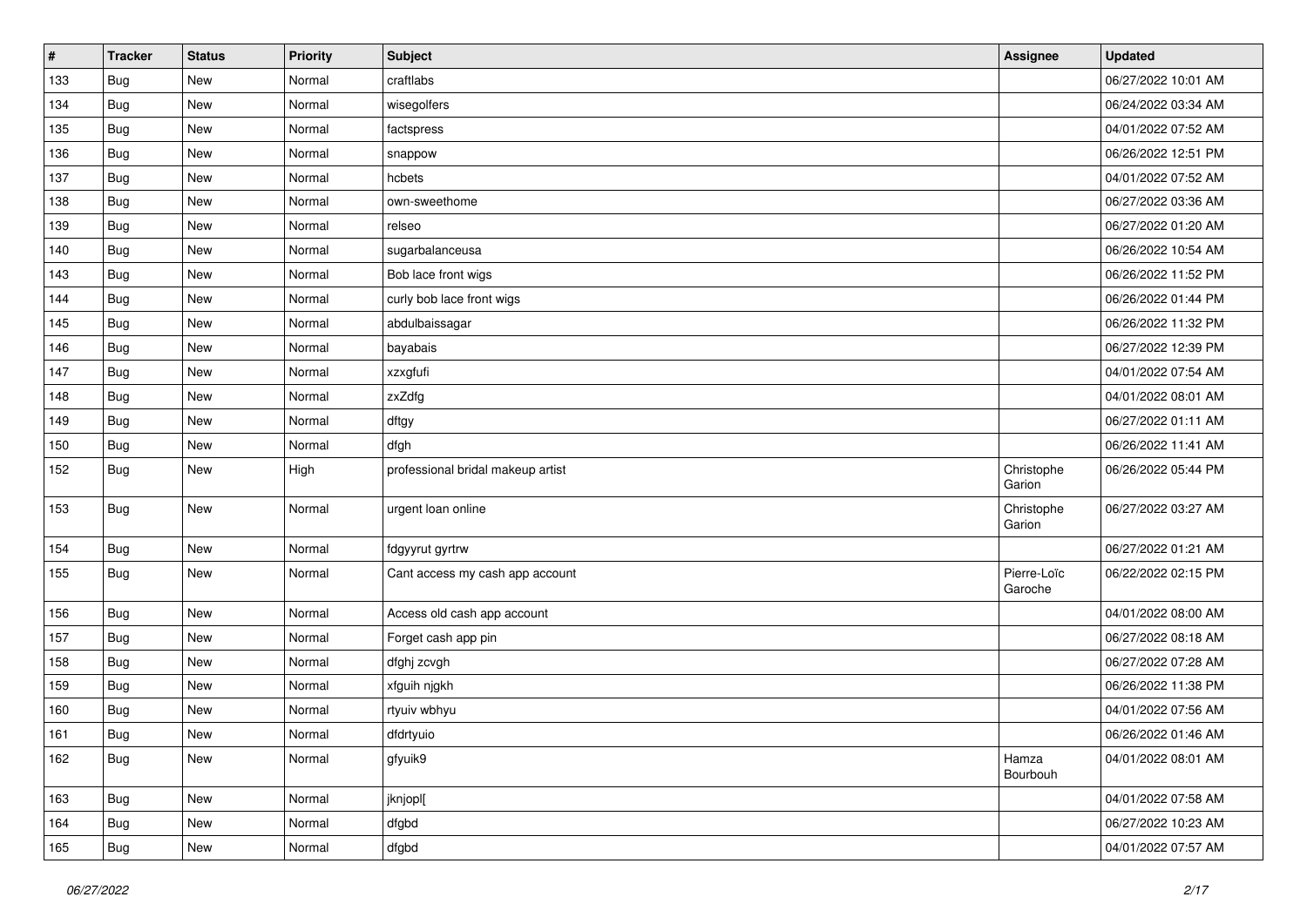| #   | <b>Tracker</b> | <b>Status</b> | Priority | <b>Subject</b>                                            | Assignee               | <b>Updated</b>      |
|-----|----------------|---------------|----------|-----------------------------------------------------------|------------------------|---------------------|
| 166 | Bug            | New           | Normal   | dfgbd                                                     |                        | 04/01/2022 07:57 AM |
| 167 | <b>Bug</b>     | <b>New</b>    | Normal   | instant loan without documents                            | Anonymous              | 06/27/2022 02:27 AM |
| 168 | <b>Bug</b>     | New           | Normal   | UFC 256 Live Stream Online                                |                        | 06/27/2022 10:16 AM |
| 169 | <b>Bug</b>     | New           | Normal   | CV Maker - UAE CV Writing Agency                          |                        | 06/27/2022 11:27 AM |
| 176 | <b>Bug</b>     | <b>New</b>    | Normal   | instant loan without documents                            |                        | 06/18/2022 01:43 PM |
| 178 | <b>Bug</b>     | New           | Normal   | transparent lace wigs                                     |                        | 06/27/2022 12:45 PM |
| 179 | <b>Bug</b>     | <b>New</b>    | Normal   | body wave                                                 |                        | 04/01/2022 08:41 AM |
| 181 | <b>Bug</b>     | New           | Normal   | <b>Healthcare Custom Writing Services</b>                 |                        | 06/27/2022 12:06 PM |
| 182 | Bug            | New           | Normal   | <b>Healthcare Custom Writing Services</b>                 |                        | 06/25/2022 12:31 AM |
| 183 | <b>Bug</b>     | <b>New</b>    | Normal   | Nursing Assignment Help Online                            |                        | 06/27/2022 12:05 PM |
| 184 | Bug            | New           | Normal   | Affordable Business Writing Services                      |                        | 06/27/2022 01:09 PM |
| 185 | <b>Bug</b>     | <b>New</b>    | Normal   | Non-Plagiarized Research Writing                          |                        | 06/25/2022 09:34 PM |
| 187 | Bug            | New           | Normal   | High Quality Replic 350 V2 Carbon                         |                        | 04/01/2022 08:40 AM |
| 188 | <b>Bug</b>     | New           | Normal   | Why are university students buying assignments online?    | Pierre-Loïc<br>Garoche | 06/27/2022 06:19 AM |
| 189 | <b>Bug</b>     | <b>New</b>    | Normal   | <b>College Biology Writing Services</b>                   |                        | 06/26/2022 12:50 PM |
| 190 | <b>Bug</b>     | New           | Normal   | All About Cash App Transfer Fail Problems                 |                        | 06/27/2022 09:37 AM |
| 191 | <b>Bug</b>     | <b>New</b>    | Normal   | <b>B2B Branding</b>                                       |                        | 06/13/2022 12:50 AM |
| 192 | <b>Bug</b>     | <b>New</b>    | Normal   | The code Caffe                                            |                        | 05/09/2022 10:16 AM |
| 193 | <b>Bug</b>     | <b>New</b>    | Normal   | 18% Discount on Homeopathic medicines                     |                        | 06/26/2022 03:13 PM |
| 194 | Bug            | New           | Normal   | lace closure wigs                                         |                        | 06/27/2022 04:48 AM |
| 195 | Bug            | New           | Normal   | homoeobazaar                                              |                        | 04/01/2022 08:23 AM |
| 196 | <b>Bug</b>     | <b>New</b>    | Normal   | Homoeobazaar For Homeopathy Medicines                     |                        | 06/27/2022 01:58 AM |
| 197 | Bug            | New           | Normal   | SBL JABORANDI PLUS HAIR OIL - COMPLETE SCALP CARE (100ML) |                        | 06/27/2022 11:35 AM |
| 198 | <b>Bug</b>     | <b>New</b>    | Normal   | DR. RECKEWEG R42 (HAEMOVENIN) (22ML)                      |                        | 06/26/2022 05:31 AM |
| 199 | Bug            | New           | Normal   | SBL CLEARSTONE DROPS (30ML)                               |                        | 04/01/2022 08:23 AM |
| 200 | <b>Bug</b>     | New           | Normal   | uiopi[o                                                   |                        | 06/27/2022 04:04 AM |
| 201 | <b>Bug</b>     | New           | Normal   | closure wig                                               |                        | 06/26/2022 07:50 PM |
| 202 | <b>Bug</b>     | New           | Normal   | blonde wig                                                |                        | 06/26/2022 12:52 AM |
| 203 | Bug            | New           | Low      | Airport Taxi Guildford                                    | Anonymous              | 06/26/2022 06:03 PM |
| 205 | <b>Bug</b>     | New           | Low      | Mens Designer Glasses                                     |                        | 06/27/2022 09:14 AM |
| 206 | <b>Bug</b>     | New           | Low      | <b>Cheap Electric Bikes</b>                               |                        | 06/26/2022 07:00 PM |
| 208 | <b>Bug</b>     | New           | Normal   | Why Cash app won't let me send money if scammed?          |                        | 04/01/2022 08:54 AM |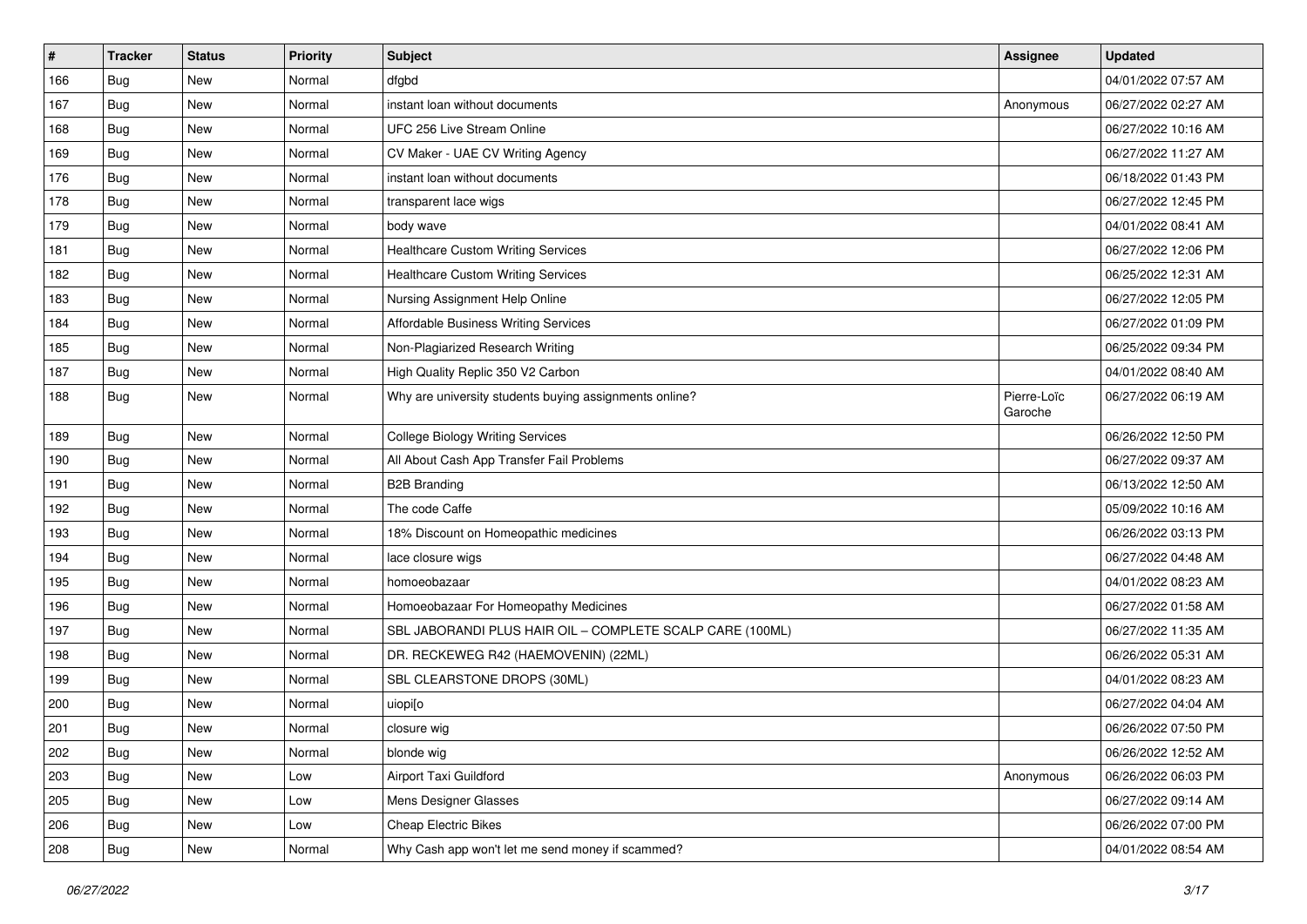| $\sharp$ | Tracker    | <b>Status</b> | <b>Priority</b> | <b>Subject</b>                                                                                                  | <b>Assignee</b>        | <b>Updated</b>      |
|----------|------------|---------------|-----------------|-----------------------------------------------------------------------------------------------------------------|------------------------|---------------------|
| 209      | <b>Bug</b> | New           | Normal          | Neglect to access old Cash App account considering message notice issue? Contact help.                          |                        | 06/27/2022 04:49 AM |
| 210      | <b>Bug</b> | New           | Normal          | Issue with check symbol in Cash App? Dial assist number with calling Cash App customer service phone<br>number. |                        | 06/24/2022 10:52 PM |
| 211      | <b>Bug</b> | <b>New</b>    | Normal          | Problem in Cash App rebate? Call Cash App customer service number for help.                                     |                        | 06/27/2022 12:09 PM |
| 213      | Bug        | New           | Normal          | fix HP Notebook Missing Operating System Error Message                                                          |                        | 04/01/2022 08:53 AM |
| 215      | <b>Bug</b> | New           | Normal          | How For Top Level Cell Phone For You                                                                            |                        | 06/27/2022 12:45 PM |
| 217      | <b>Bug</b> | New           | Normal          | How this service matter most?                                                                                   |                        | 06/26/2022 06:31 AM |
| 218      | Bug        | New           | Normal          | Popular Educational trends                                                                                      |                        | 06/27/2022 03:49 AM |
| 219      | <b>Bug</b> | New           | Normal          | Free Ringtones for Cell Phones.                                                                                 |                        | 06/27/2022 12:33 PM |
| 221      | Bug        | New           | Normal          | The Best APk                                                                                                    |                        | 04/01/2022 08:49 AM |
| 222      | <b>Bug</b> | New           | Normal          | Social Profile links                                                                                            |                        | 06/27/2022 01:15 PM |
| 223      | Bug        | New           | Normal          | WhatsApp Plus: Download, Update and Themes                                                                      |                        | 06/03/2022 08:07 PM |
| 225      | <b>Bug</b> | <b>New</b>    | Normal          | instant personal loan                                                                                           |                        | 06/25/2022 08:11 PM |
| 226      | <b>Bug</b> | New           | Normal          | How to find reliable service reviews                                                                            | Anonymous              | 04/01/2022 08:46 AM |
| 227      | <b>Bug</b> | <b>New</b>    | Normal          | Cash App Help & Solutions - Here You Will Get Better Assistance                                                 |                        | 06/25/2022 11:21 PM |
| 228      | Bug        | New           | Normal          | Why Does Cash App Transaction Failed? - Here Is the Answer                                                      |                        | 06/27/2022 08:44 AM |
| 230      | <b>Bug</b> | New           | Normal          | Add Money To Cash App Card - Auto Cash Apps                                                                     |                        | 06/26/2022 11:25 AM |
| 231      | <b>Bug</b> | New           | Normal          | Is the ringtone download difficult or not?                                                                      | Pierre-Loïc<br>Garoche | 06/26/2022 11:30 AM |
| 232      | <b>Bug</b> | <b>New</b>    | Normal          | FM whatsapp messaging app.                                                                                      |                        | 06/27/2022 10:04 AM |
| 233      | <b>Bug</b> | <b>New</b>    | Normal          | Anauthorsway.com: My User Experience                                                                            |                        | 06/27/2022 12:02 PM |
| 234      | <b>Bug</b> | New           | Normal          | My Personal Experience With the College Writing Services                                                        |                        | 06/27/2022 09:09 AM |
| 235      | <b>Bug</b> | <b>New</b>    | Low             | HP Printer Assistant Software   Download & Install HP Assistant                                                 |                        | 06/27/2022 10:48 AM |
| 236      | <b>Bug</b> | New           | Normal          | HP Printer Assistant Software   Download & Install HP Assistant                                                 |                        | 04/01/2022 08:16 AM |
| 238      | <b>Bug</b> | New           | Low             | HP Printer Assistant Software   Download & Install HP Assistant                                                 |                        | 04/01/2022 08:16 AM |
| 239      | <b>Bug</b> | <b>New</b>    | Normal          | Algunas características más de Choices MOD APK                                                                  |                        | 06/25/2022 10:05 AM |
| 244      | <b>Bug</b> | New           | Normal          | Quels sont les avantages des stations de radio en ligne.                                                        |                        | 06/27/2022 09:34 AM |
| 245      | <b>Bug</b> | <b>New</b>    | Normal          | Write My Essay For Me Cheap                                                                                     |                        | 06/27/2022 11:15 AM |
| 246      | <b>Bug</b> | New           | Normal          | The Beast App                                                                                                   |                        | 06/27/2022 12:17 PM |
| 247      | <b>Bug</b> | New           | Normal          | best 4 Channel Amp                                                                                              |                        | 06/26/2022 02:47 PM |
| 248      | <b>Bug</b> | New           | Normal          | Mobile ringtones and attractiveness ringtones                                                                   |                        | 06/27/2022 11:32 AM |
| 249      | <b>Bug</b> | New           | Normal          | Steps to Activate Cash App Card in Less then 2 Minutes - Get Information                                        | Pierre-Loïc<br>Garoche | 06/21/2022 07:52 PM |
| 250      | <b>Bug</b> | New           | Normal          | Reviews of phone ringtones                                                                                      |                        | 06/27/2022 07:29 AM |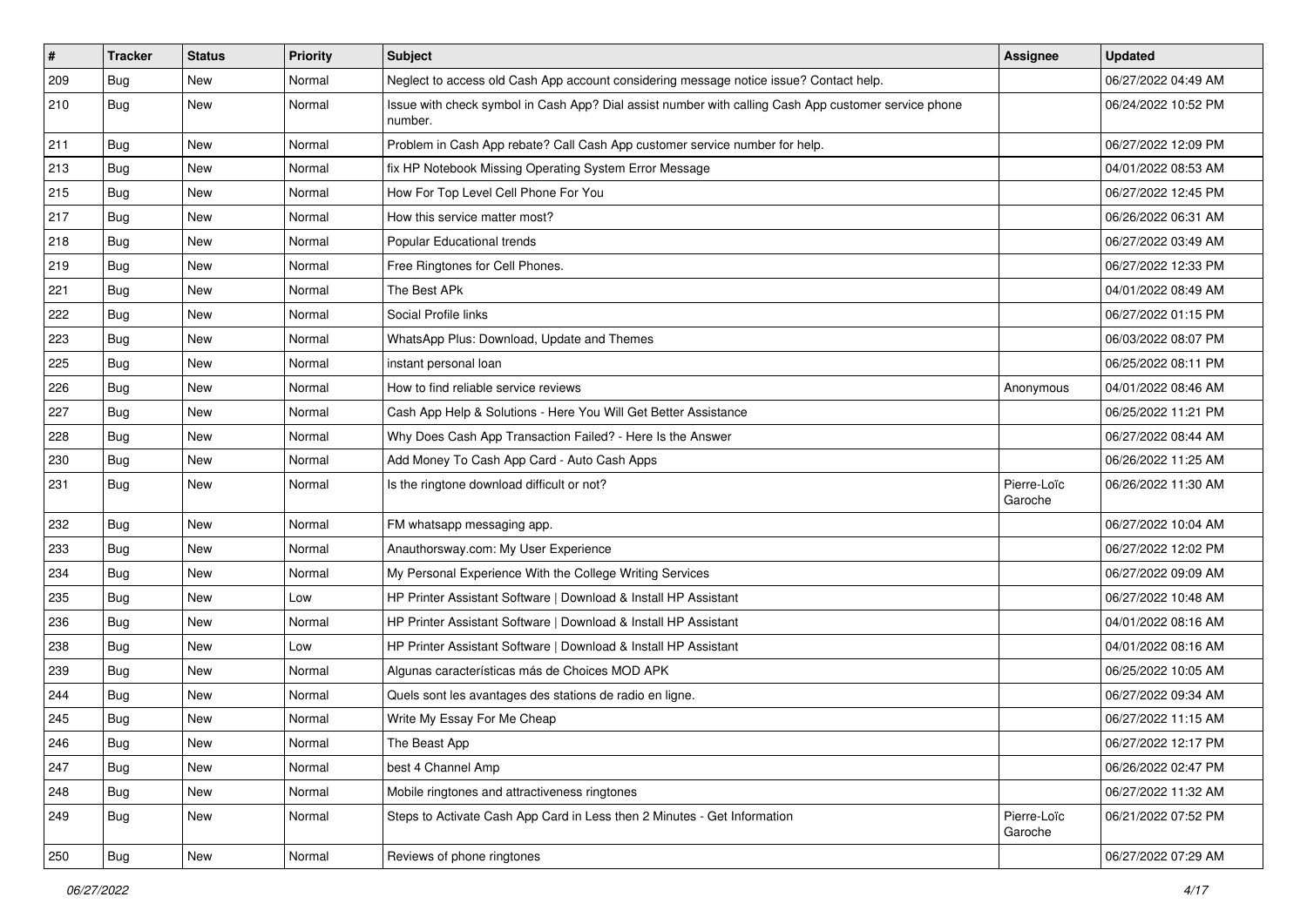| $\sharp$ | <b>Tracker</b> | <b>Status</b> | <b>Priority</b> | <b>Subject</b>                                                      | <b>Assignee</b>        | <b>Updated</b>      |
|----------|----------------|---------------|-----------------|---------------------------------------------------------------------|------------------------|---------------------|
| 251      | <b>Bug</b>     | New           | Normal          | All About Cash App Transfer Fail Problems                           | Pierre-Loïc<br>Garoche | 06/27/2022 08:25 AM |
| 252      | <b>Bug</b>     | New           | Normal          | Samsung U600 - Is Essential Business And Personal Phone             |                        | 04/04/2022 04:45 AM |
| 253      | <b>Bug</b>     | New           | Normal          | Florence Lawrence                                                   |                        | 06/27/2022 12:18 PM |
| 256      | <b>Bug</b>     | <b>New</b>    | Normal          | <b>Fake Travis Scott Shoes</b>                                      |                        | 04/01/2022 08:12 AM |
| 257      | <b>Bug</b>     | <b>New</b>    | Normal          | Best latte machines                                                 |                        | 06/26/2022 11:07 AM |
| 258      | <b>Bug</b>     | New           | Normal          | Fake Nike Dunk High AMBUSH Deep Royal                               |                        | 06/27/2022 11:39 AM |
| 259      | <b>Bug</b>     | New           | Normal          | call center services                                                |                        | 06/26/2022 01:30 AM |
| 260      | <b>Bug</b>     | New           | Normal          | Web Design Services Near Me                                         |                        | 06/26/2022 11:55 AM |
| 261      | <b>Bug</b>     | <b>New</b>    | Normal          | Ringtone Downloads - Easy Ways Come Up With Your Own Ringtones      |                        | 06/27/2022 02:23 AM |
| 262      | <b>Bug</b>     | New           | Normal          | It this true to dealing Wuth                                        |                        | 06/27/2022 08:39 AM |
| 264      | <b>Bug</b>     | New           | Normal          | We Buy Your Unwanted Car                                            | Corentin<br>Lauverjat  | 06/26/2022 11:42 AM |
| 265      | <b>Bug</b>     | <b>New</b>    | Normal          | 3 Faq's On Downloading To Your Apple Ipod                           |                        | 06/26/2022 01:26 PM |
| 267      | <b>Bug</b>     | New           | Normal          | How To Use Internet Radio Services To Listen To Your Favorite Songs |                        | 06/27/2022 04:05 AM |
| 268      | <b>Bug</b>     | New           | Normal          | Fashionj                                                            |                        | 04/01/2022 08:20 AM |
| 269      | <b>Bug</b>     | New           | Normal          | Is there such a site for app design?                                | Anonymous              | 06/27/2022 12:47 PM |
| 270      | <b>Bug</b>     | New           | Normal          | Logo Mansion                                                        | Christophe<br>Garion   | 04/01/2022 08:20 AM |
| 273      | <b>Bug</b>     | <b>New</b>    | High            | assignment help online                                              |                        | 04/01/2022 08:17 AM |
| 274      | <b>Bug</b>     | New           | Normal          | How AI is transforming coupon marketing campaigns?                  | Anonymous              | 04/01/2022 08:19 AM |
| 275      | Bug            | New           | Normal          | Activate Cash App Card With Or Without QR - Step By Step Guide      | Pierre-Loïc<br>Garoche | 06/27/2022 12:48 PM |
| 278      | <b>Bug</b>     | <b>New</b>    | Normal          | Cash App Help & Solutions - Here You Will Get Better Assistance     |                        | 06/27/2022 04:41 AM |
| 279      | <b>Bug</b>     | New           | High            | What is an essential feature of an internal communications app?     |                        | 06/27/2022 12:05 PM |
| 280      | <b>Bug</b>     | <b>New</b>    | Normal          | Pacific Web Design                                                  |                        | 06/26/2022 08:18 PM |
| 282      | <b>Bug</b>     | New           | Normal          | Activate Cash App Card: Learn Simple Steps & Fix Errors             |                        | 06/27/2022 01:08 PM |
| 283      | <b>Bug</b>     | New           | Normal          | Cash App To PayPal Transfer Money - Check Out The Steps Here        |                        | 04/01/2022 08:17 AM |
| 284      | Bug            | New           | Normal          | All About Cash App Transfer Fail Problems                           |                        | 06/26/2022 03:15 PM |
| 285      | <b>Bug</b>     | New           | Normal          | Have you ever written an essay?                                     |                        | 06/26/2022 05:15 PM |
| 286      | <b>Bug</b>     | New           | Normal          | All About Cash App Transfer Fail Problems                           |                        | 04/01/2022 07:49 AM |
| 287      | <b>Bug</b>     | New           | Normal          | Make shopping easier                                                |                        | 04/01/2022 08:41 AM |
| 288      | <b>Bug</b>     | New           | Normal          | Make shopping easier                                                |                        | 04/01/2022 07:56 AM |
| 289      | <b>Bug</b>     | New           | Normal          | Recover Yahoo Mail Forgotten Password - Explore Kanata Chinese      |                        | 06/27/2022 11:44 AM |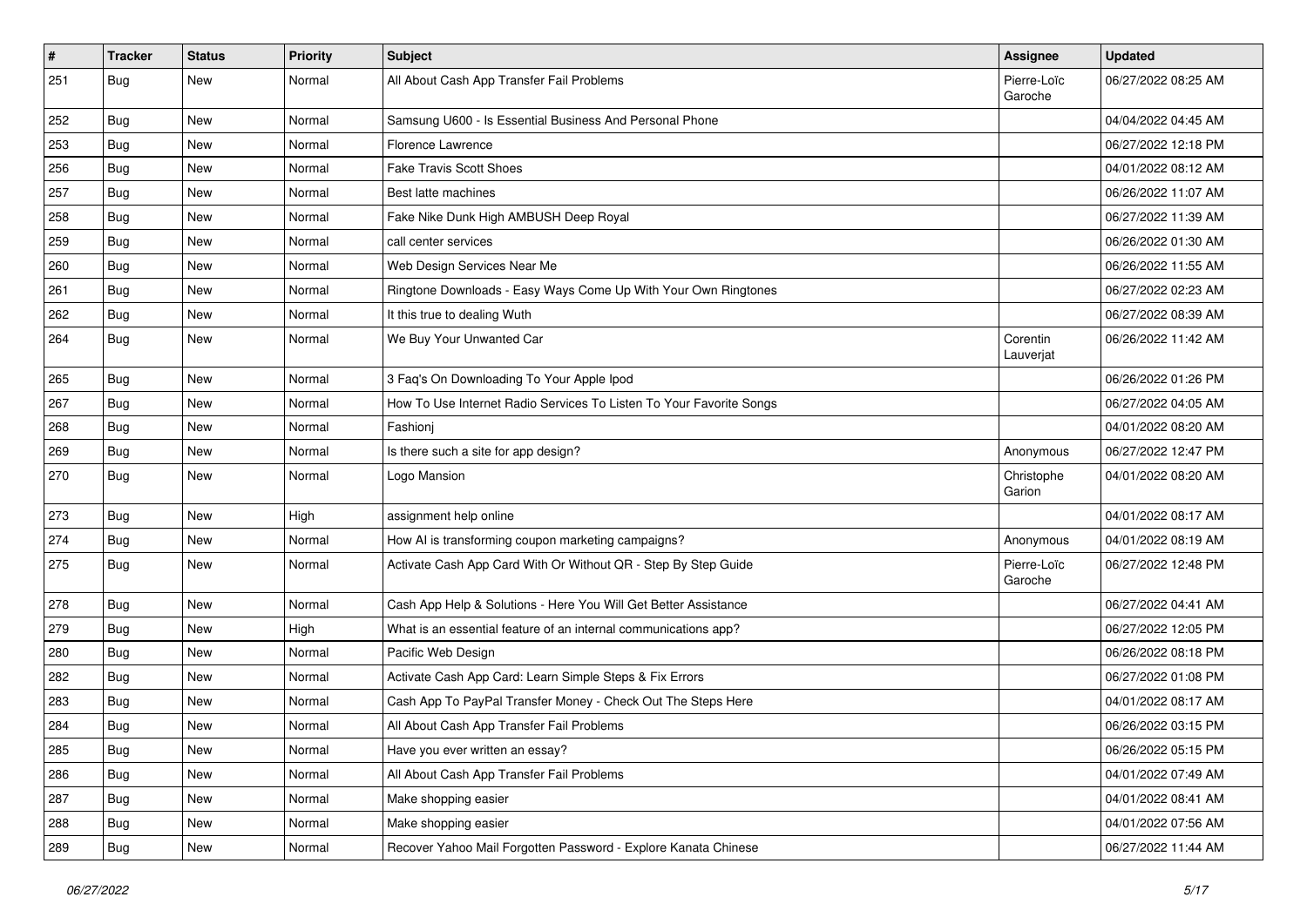| #   | <b>Tracker</b> | <b>Status</b> | <b>Priority</b> | Subject                                               | <b>Assignee</b> | <b>Updated</b>      |
|-----|----------------|---------------|-----------------|-------------------------------------------------------|-----------------|---------------------|
| 292 | <b>Bug</b>     | New           | Normal          | Venmo to Cash App Transfer Of Money- Explore Here     |                 | 06/27/2022 03:05 AM |
| 293 | Bug            | New           | Immediate       | <b>CMT Direct Wix</b>                                 | Anonymous       | 04/01/2022 07:21 AM |
| 295 | Bug            | New           | Normal          | Headliner Repair Services in Jonesboro GA             |                 | 04/01/2022 07:21 AM |
| 296 | Bug            | New           | Normal          | Window Tinting Services in Jonesboro GA               |                 | 04/01/2022 07:21 AM |
| 297 | <b>Bug</b>     | New           | Normal          | Auto Lighting Installation Services in Norcross GA    |                 | 04/01/2022 07:21 AM |
| 298 | Bug            | New           | Normal          | Car Stereo Installation Services in Norcross GA       |                 | 04/01/2022 07:20 AM |
| 299 | <b>Bug</b>     | New           | Normal          | Brake Caliper Painting Services in Norcross GA        |                 | 04/01/2022 07:20 AM |
| 300 | <b>Bug</b>     | New           | Normal          | Wheels Powder Coating Services in Norcross GA         |                 | 04/15/2022 01:45 PM |
| 301 | Bug            | New           | Normal          | Vehicle Electronics Services in Norcross GA           |                 | 04/01/2022 07:18 AM |
| 302 | <b>Bug</b>     | New           | Normal          | Auto Electrical Repair Services in Norcross GA        |                 | 06/26/2022 07:49 PM |
| 303 | Bug            | New           | Normal          | Car Wrapping Services in Norcross GA                  |                 | 04/01/2022 07:22 AM |
| 304 | Bug            | New           | Normal          | Keyless Entry Services in Norcross GA                 |                 | 04/01/2022 07:19 AM |
| 305 | <b>Bug</b>     | New           | Normal          | Headliner Repair Services in Norcross GA              |                 | 04/01/2022 07:19 AM |
| 306 | <b>Bug</b>     | New           | Normal          | Window Tinting Services in Norcross GA                |                 | 04/01/2022 07:19 AM |
| 307 | <b>Bug</b>     | New           | Normal          | Carpet Cleaning Services in Virginia Beach VA         |                 | 04/01/2022 07:19 AM |
| 308 | Bug            | New           | Normal          | Carpet Repairing Services in Virginia Beach VA        |                 | 04/01/2022 07:19 AM |
| 309 | Bug            | New           | Normal          | Stain Removal Services in Virginia Beach VA           |                 | 04/01/2022 07:19 AM |
| 310 | <b>Bug</b>     | New           | Normal          | Mattress Cleaning Services in Virginia Beach VA       |                 | 06/26/2022 04:33 AM |
| 311 | <b>Bug</b>     | New           | Normal          | Odor Removal Services in Virginia Beach VA            |                 | 04/01/2022 07:19 AM |
| 312 | Bug            | New           | Normal          | Stain Protection Services in Virginia Beach VA        |                 | 06/26/2022 02:46 PM |
| 313 | <b>Bug</b>     | New           | Normal          | Water Extraction Services in Virginia Beach VA        |                 | 06/23/2022 02:14 AM |
| 314 | Bug            | New           | Normal          | Water Extraction Services in Virginia Beach VA        |                 | 04/01/2022 07:25 AM |
| 315 | <b>Bug</b>     | New           | Normal          | Dissertation help UK                                  |                 | 06/27/2022 05:29 AM |
| 316 | <b>Bug</b>     | New           | Normal          | Finden Sie den besten Klingelton für Ihr Telefon      |                 | 06/24/2022 10:28 PM |
| 317 | Bug            | New           | Normal          | Eco/Green Cleaning Services in Virginia Beach VA      |                 | 06/27/2022 07:03 AM |
| 318 | Bug            | New           | Normal          | Mold Removal Services in Virginia Beach VA            |                 | 04/01/2022 07:27 AM |
| 319 | <b>Bug</b>     | New           | Normal          | Steam Cleaning Services in Virginia Beach VA          |                 | 04/01/2022 07:27 AM |
| 320 | <b>Bug</b>     | New           | Normal          | Emergency Cleaning Services in Virginia Beach VA      |                 | 04/01/2022 07:27 AM |
| 321 | Bug            | New           | Normal          | Tile & Grout Cleaning Services in Virginia Beach VA   |                 | 06/21/2022 03:04 AM |
| 322 | Bug            | New           | Normal          | Rug Cleaning Services in Virginia Beach VA            |                 | 04/01/2022 07:26 AM |
| 323 | Bug            | New           | Normal          | Car Upholstery Cleaning Services in Virginia Beach VA |                 | 04/01/2022 07:26 AM |
| 324 | <b>Bug</b>     | New           | Normal          | Upholstery Cleaning Services in Virginia Beach VA     |                 | 04/01/2022 07:26 AM |
| 325 | <b>Bug</b>     | New           | Normal          | Carpet Cleaning Services in Norfolk VA                |                 | 04/01/2022 07:26 AM |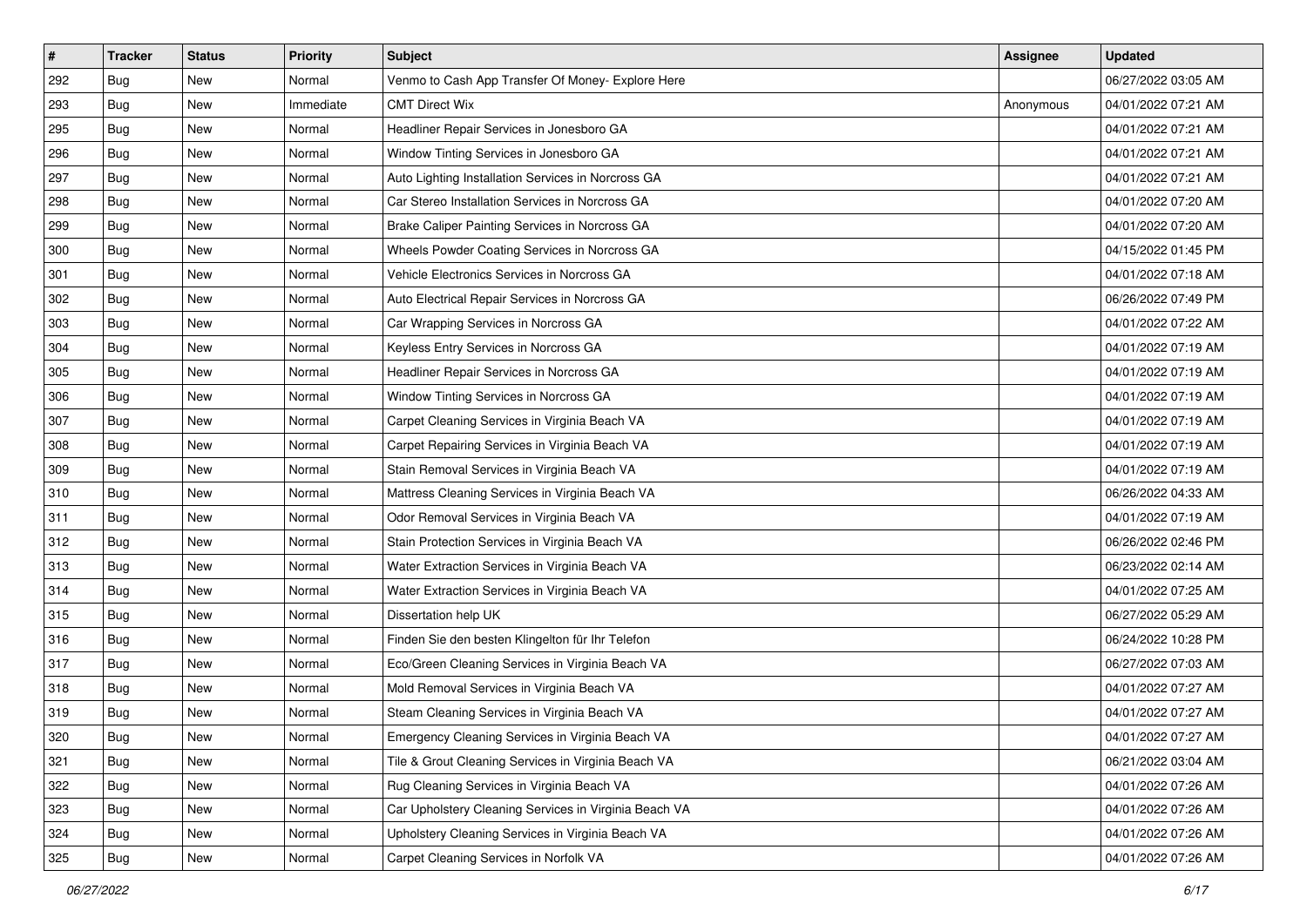| #   | <b>Tracker</b> | <b>Status</b> | <b>Priority</b> | Subject                                           | <b>Assignee</b> | <b>Updated</b>      |
|-----|----------------|---------------|-----------------|---------------------------------------------------|-----------------|---------------------|
| 326 | <b>Bug</b>     | New           | Normal          | Carpet Repairing Services in Norfolk VA           |                 | 04/01/2022 07:26 AM |
| 327 | <b>Bug</b>     | <b>New</b>    | Normal          | Stain Removal Services in Norfolk VA              |                 | 04/01/2022 07:26 AM |
| 328 | <b>Bug</b>     | New           | Normal          | Mattress Cleaning Services in Norfolk VA          |                 | 04/01/2022 07:26 AM |
| 329 | Bug            | <b>New</b>    | Normal          | Odor Removal Services in Norfolk VA               |                 | 04/01/2022 07:22 AM |
| 330 | <b>Bug</b>     | <b>New</b>    | Normal          | Stain Protection Services in Norfolk VA           |                 | 04/01/2022 07:26 AM |
| 331 | <b>Bug</b>     | <b>New</b>    | Normal          | Water Extraction Services in Norfolk VA           |                 | 06/27/2022 10:33 AM |
| 332 | <b>Bug</b>     | New           | Normal          | Eco/Green Cleaning Services in Norfolk VA         |                 | 04/01/2022 07:25 AM |
| 333 | <b>Bug</b>     | New           | Normal          | Mold Removal Services in Norfolk VA               |                 | 06/27/2022 10:32 AM |
| 334 | <b>Bug</b>     | New           | Normal          | Steam Cleaning Services in Norfolk VA             |                 | 04/01/2022 07:25 AM |
| 335 | <b>Bug</b>     | <b>New</b>    | Normal          | Emergency Cleaning Services in Norfolk VA         |                 | 04/01/2022 07:24 AM |
| 336 | <b>Bug</b>     | New           | Normal          | Tile & Grout Cleaning Services in Norfolk VA      |                 | 06/27/2022 01:04 PM |
| 337 | <b>Bug</b>     | New           | Normal          | Rug Cleaning Services in Norfolk VA               |                 | 04/01/2022 07:23 AM |
| 338 | <b>Bug</b>     | <b>New</b>    | Normal          | Car Upholstery Cleaning Services in Norfolk VA    |                 | 04/01/2022 07:23 AM |
| 339 | <b>Bug</b>     | New           | Normal          | Upholstery Cleaning Services in Norfolk VA        |                 | 06/17/2022 04:36 AM |
| 340 | <b>Bug</b>     | <b>New</b>    | Normal          | Carpet Cleaning Services in Chesapeake VA         |                 | 04/01/2022 07:23 AM |
| 341 | Bug            | New           | Normal          | Carpet Repairing Services in Chesapeake VA        |                 | 04/01/2022 07:23 AM |
| 342 | <b>Bug</b>     | <b>New</b>    | Normal          | Stain Removal Services in Chesapeake VA           |                 | 04/01/2022 07:22 AM |
| 343 | <b>Bug</b>     | New           | Normal          | Mattress Cleaning Services in Chesapeake VA       |                 | 04/01/2022 07:16 AM |
| 344 | <b>Bug</b>     | New           | Normal          | Odor Removal Services in Chesapeake VA            |                 | 06/25/2022 12:42 AM |
| 345 | <b>Bug</b>     | <b>New</b>    | Normal          | Stain Protection Services in Chesapeake VA        |                 | 06/27/2022 11:15 AM |
| 346 | <b>Bug</b>     | New           | Normal          | Water Extraction Services in Chesapeake VA        |                 | 04/01/2022 07:15 AM |
| 347 | <b>Bug</b>     | New           | Normal          | Eco/Green Cleaning Services in Chesapeake VA      |                 | 06/27/2022 09:35 AM |
| 348 | <b>Bug</b>     | <b>New</b>    | Normal          | Mold Removal Services in Chesapeake VA            |                 | 04/01/2022 07:14 AM |
| 349 | <b>Bug</b>     | New           | Normal          | Steam Cleaning Services in Chesapeake VA          |                 | 04/01/2022 07:14 AM |
| 350 | <b>Bug</b>     | New           | Normal          | Emergency Cleaning Services in Chesapeake VA      |                 | 04/01/2022 07:14 AM |
| 351 | Bug            | <b>New</b>    | Normal          | Emergency Cleaning Services in Chesapeake VA      |                 | 04/01/2022 07:14 AM |
| 352 | <b>Bug</b>     | New           | Normal          | Tile & Grout Cleaning Services in Chesapeake VA   |                 | 06/26/2022 01:05 AM |
| 353 | <b>Bug</b>     | New           | Normal          | Rug Cleaning Services in Chesapeake VA            |                 | 04/01/2022 07:14 AM |
| 354 | <b>Bug</b>     | New           | Normal          | Car Upholstery Cleaning Services in Chesapeake VA |                 | 04/01/2022 07:14 AM |
| 355 | Bug            | New           | Normal          | Upholstery Cleaning Services in Chesapeake VA     |                 | 04/01/2022 07:14 AM |
| 356 | <b>Bug</b>     | New           | Normal          | Moving Services in Baltimore MD                   |                 | 04/01/2022 07:13 AM |
| 357 | <b>Bug</b>     | New           | Normal          | Furniture Assembly Services in Baltimore MD       |                 | 04/01/2022 07:12 AM |
| 358 | <b>Bug</b>     | New           | Normal          | Office Moving Services in Baltimore MD            |                 | 04/01/2022 07:13 AM |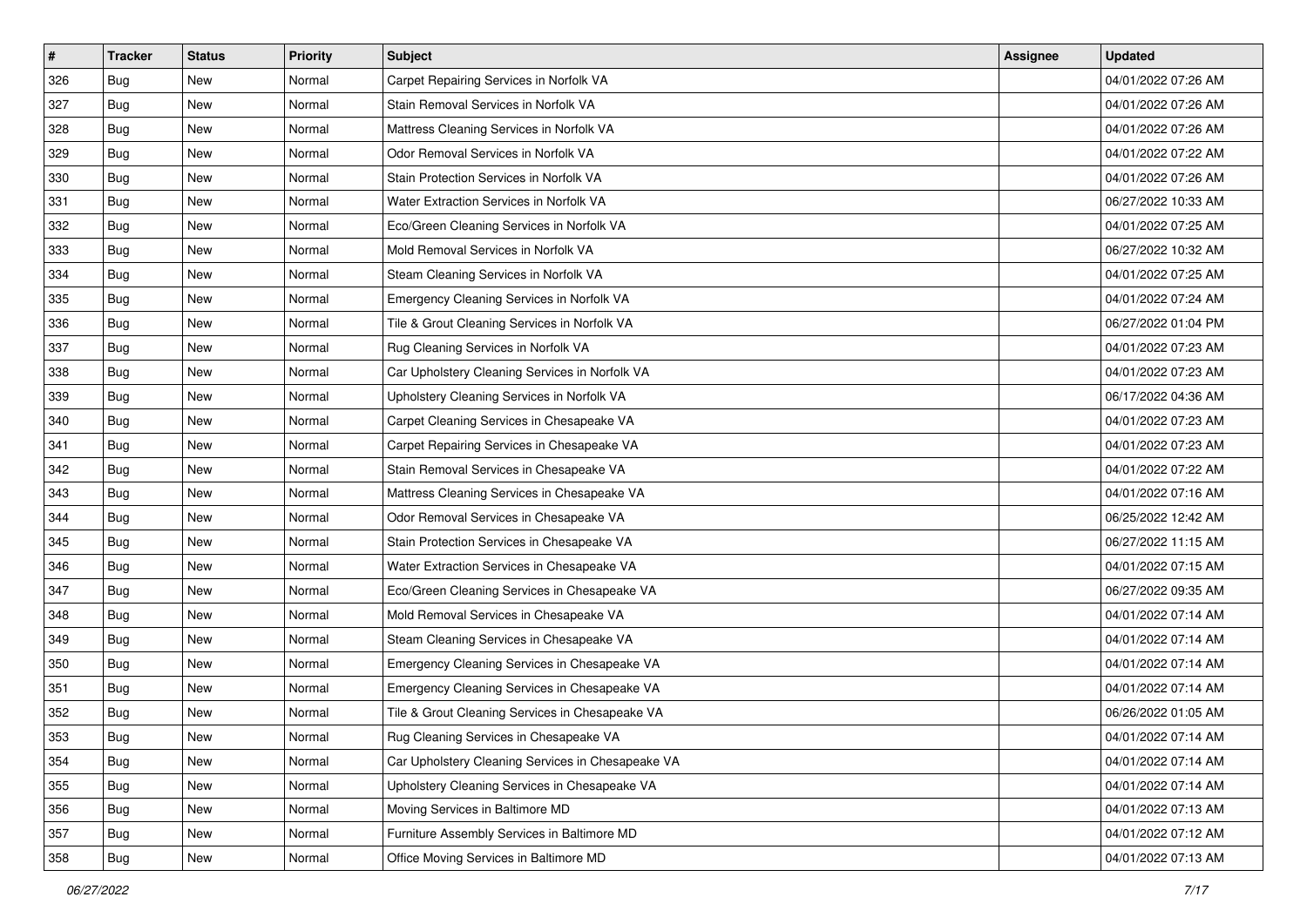| $\#$ | <b>Tracker</b> | <b>Status</b> | Priority | Subject                                            | <b>Assignee</b> | <b>Updated</b>      |
|------|----------------|---------------|----------|----------------------------------------------------|-----------------|---------------------|
| 359  | <b>Bug</b>     | New           | Normal   | Local Moving Services in Baltimore MD              |                 | 04/01/2022 07:15 AM |
| 360  | Bug            | New           | Normal   | Auto Transport Services in Baltimore MD            |                 | 04/01/2022 07:13 AM |
| 361  | <b>Bug</b>     | New           | Normal   | Junk Removal Services in Baltimore MD              |                 | 04/01/2022 07:13 AM |
| 362  | Bug            | New           | Normal   | Moving Services in Washington DC                   |                 | 04/01/2022 07:13 AM |
| 363  | <b>Bug</b>     | New           | Normal   | Furniture Assembly Services in Washington DC       |                 | 04/01/2022 07:13 AM |
| 364  | Bug            | New           | Normal   | Office Moving Services in Washington DC            |                 | 04/01/2022 07:13 AM |
| 365  | <b>Bug</b>     | New           | Normal   | Local Moving Services in Washington DC             |                 | 04/01/2022 07:12 AM |
| 366  | <b>Bug</b>     | New           | Normal   | Auto Transport Services in Washington DC           |                 | 04/01/2022 07:12 AM |
| 367  | <b>Bug</b>     | New           | Normal   | Junk Removal Services in Washington DC             |                 | 04/01/2022 07:12 AM |
| 368  | <b>Bug</b>     | New           | Normal   | Moving Services in Arlington County VA             |                 | 04/01/2022 07:12 AM |
| 369  | <b>Bug</b>     | New           | Normal   | Furniture Assembly Services in Arlington County VA |                 | 04/01/2022 07:12 AM |
| 370  | <b>Bug</b>     | New           | Normal   | Office Moving Services in Arlington County VA      |                 | 04/01/2022 07:16 AM |
| 371  | <b>Bug</b>     | New           | Normal   | Local Moving Services in Arlington County VA       |                 | 04/01/2022 07:13 AM |
| 372  | <b>Bug</b>     | New           | Normal   | Auto Transport Services in Arlington County VA     |                 | 06/27/2022 01:42 AM |
| 373  | <b>Bug</b>     | New           | Normal   | Junk Removal Services in Arlington County VA       |                 | 04/01/2022 07:18 AM |
| 374  | <b>Bug</b>     | New           | Normal   | Moving Services in Fairfax VA                      |                 | 04/01/2022 07:18 AM |
| 375  | Bug            | New           | Normal   | Furniture Assembly Services in Fairfax VA          |                 | 04/01/2022 07:18 AM |
| 376  | <b>Bug</b>     | New           | Normal   | Office Moving Services in Fairfax VA               |                 | 04/01/2022 07:17 AM |
| 377  | <b>Bug</b>     | New           | Normal   | Local Moving Services in Fairfax VA                |                 | 04/01/2022 07:17 AM |
| 378  | <b>Bug</b>     | New           | Normal   | Auto Transport Services in Fairfax VA              |                 | 04/01/2022 07:17 AM |
| 379  | <b>Bug</b>     | New           | Normal   | Junk Removal Services in Fairfax VA                |                 | 04/01/2022 07:17 AM |
| 380  | Bug            | New           | Normal   | Moving Services in McLean VA                       |                 | 06/27/2022 09:16 AM |
| 381  | Bug            | New           | Normal   | Furniture Assembly Services in McLean VA           |                 | 04/01/2022 07:17 AM |
| 382  | <b>Bug</b>     | New           | Normal   | Office Moving Services in McLean VA                |                 | 04/01/2022 07:17 AM |
| 383  | <b>Bug</b>     | New           | Normal   | Local Moving Services in McLean VA                 |                 | 04/01/2022 07:17 AM |
| 384  | Bug            | New           | Normal   | Auto Transport Services in McLean VA               |                 | 04/01/2022 07:17 AM |
| 385  | <b>Bug</b>     | New           | Normal   | Junk Removal Services in McLean VA                 |                 | 04/01/2022 07:15 AM |
| 386  | <b>Bug</b>     | New           | Normal   | Moving Services in Sterling VA                     |                 | 04/01/2022 07:16 AM |
| 387  | <b>Bug</b>     | New           | Normal   | Furniture Assembly Services in Sterling VA         |                 | 04/01/2022 07:18 AM |
| 388  | Bug            | New           | Normal   | Office Moving Services in Sterling VA              |                 | 04/01/2022 07:16 AM |
| 389  | <b>Bug</b>     | New           | Normal   | Local Moving Services in Sterling VA               |                 | 04/01/2022 07:16 AM |
| 390  | <b>Bug</b>     | New           | Normal   | Auto Transport Services in Sterling VA             |                 | 04/01/2022 07:16 AM |
| 391  | <b>Bug</b>     | New           | Normal   | Junk Removal Services in Sterling VA               |                 | 04/01/2022 07:16 AM |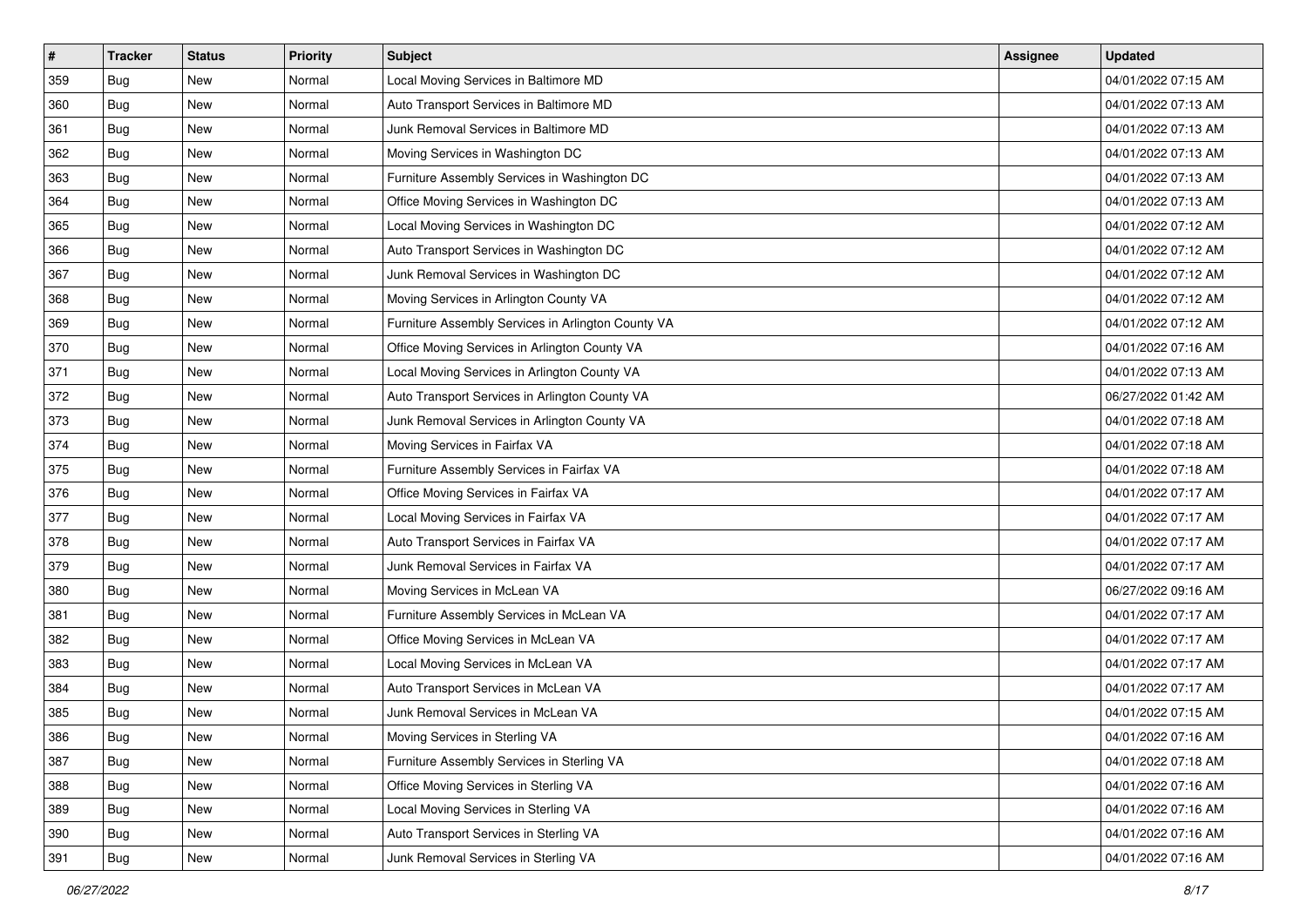| #   | <b>Tracker</b> | <b>Status</b> | <b>Priority</b> | <b>Subject</b>                                 | Assignee | <b>Updated</b>      |
|-----|----------------|---------------|-----------------|------------------------------------------------|----------|---------------------|
| 392 | <b>Bug</b>     | New           | Normal          | Moving Services in Annapolis MD                |          | 04/01/2022 07:16 AM |
| 393 | <b>Bug</b>     | <b>New</b>    | Normal          | Furniture Assembly Services in Annapolis MD    |          | 04/01/2022 07:16 AM |
| 394 | <b>Bug</b>     | New           | Normal          | Office Moving Services in Annapolis MD         |          | 04/01/2022 07:15 AM |
| 395 | Bug            | New           | Normal          | Local Moving Services in Annapolis MD          |          | 04/01/2022 07:15 AM |
| 396 | <b>Bug</b>     | New           | Normal          | Auto Transport Services in Annapolis MD        |          | 04/01/2022 07:15 AM |
| 397 | <b>Bug</b>     | New           | Normal          | Junk Removal Services in Annapolis MD          |          | 04/01/2022 07:15 AM |
| 398 | <b>Bug</b>     | <b>New</b>    | Normal          | Moving Services in Potomac MD                  |          | 04/01/2022 07:32 AM |
| 399 | <b>Bug</b>     | New           | Normal          | Furniture Assembly Services in Potomac MD      |          | 04/01/2022 07:15 AM |
| 400 | Bug            | New           | Normal          | Office Moving Services in Potomac MD           |          | 06/27/2022 12:57 PM |
| 401 | <b>Bug</b>     | <b>New</b>    | Normal          | Local Moving Services in Potomac MD            |          | 04/01/2022 07:48 AM |
| 402 | <b>Bug</b>     | New           | Normal          | Auto Transport Services in Potomac MD          |          | 04/01/2022 07:47 AM |
| 403 | Bug            | New           | Normal          | Junk Removal Services in Potomac MD            |          | 04/01/2022 07:47 AM |
| 404 | <b>Bug</b>     | New           | Normal          | Moving Services in Gaithersburg MD             |          | 04/01/2022 07:47 AM |
| 405 | <b>Bug</b>     | New           | Normal          | Furniture Assembly Services in Gaithersburg MD |          | 04/01/2022 07:47 AM |
| 406 | <b>Bug</b>     | New           | Normal          | Office Moving Services in Gaithersburg MD      |          | 04/01/2022 07:47 AM |
| 407 | <b>Bug</b>     | New           | Normal          | Upholstery Cleaning Boston MA                  |          | 04/01/2022 07:47 AM |
| 408 | Bug            | New           | Normal          | Carpet Cleaning Boston MA                      |          | 04/01/2022 07:47 AM |
| 409 | <b>Bug</b>     | New           | Normal          | Floor Stripping Boston MA                      |          | 04/01/2022 07:47 AM |
| 410 | <b>Bug</b>     | New           | Normal          | Floor Waxing Boston MA                         |          | 04/01/2022 07:47 AM |
| 411 | <b>Bug</b>     | <b>New</b>    | Normal          | Floor Cleaning Boston MA                       |          | 04/01/2022 07:47 AM |
| 412 | <b>Bug</b>     | New           | Normal          | Germs Removal Boston MA                        |          | 04/01/2022 07:47 AM |
| 413 | Bug            | New           | Normal          | Commercial Floor Cleaning Boston MA            |          | 04/01/2022 07:45 AM |
| 414 | <b>Bug</b>     | <b>New</b>    | Normal          | Residential Floor Cleaning Boston MA           |          | 04/01/2022 07:46 AM |
| 415 | <b>Bug</b>     | New           | Normal          | Upholstery Cleaning Somerville MA              |          | 04/01/2022 07:48 AM |
| 416 | <b>Bug</b>     | New           | Normal          | Carpet Cleaning Somerville MA                  |          | 04/01/2022 07:46 AM |
| 417 | Bug            | New           | Normal          | Floor Stripping Somerville MA                  |          | 04/01/2022 07:46 AM |
| 418 | Bug            | New           | Normal          | Floor Waxing Somerville MA                     |          | 04/01/2022 07:46 AM |
| 419 | <b>Bug</b>     | <b>New</b>    | Normal          | Floor Cleaning Somerville MA                   |          | 04/01/2022 07:46 AM |
| 420 | <b>Bug</b>     | New           | Normal          | Germs Removal Somerville MA                    |          | 04/01/2022 07:46 AM |
| 421 | <b>Bug</b>     | New           | Normal          | Commercial Floor Cleaning Somerville MA        |          | 04/01/2022 07:46 AM |
| 422 | <b>Bug</b>     | New           | Normal          | Residential Floor Cleaning Somerville MA       |          | 04/01/2022 07:46 AM |
| 423 | <b>Bug</b>     | New           | Normal          | Upholstery Cleaning Brookline MA               |          | 04/01/2022 07:46 AM |
| 424 | <b>Bug</b>     | New           | Normal          | Carpet Cleaning Brookline MA                   |          | 04/01/2022 07:45 AM |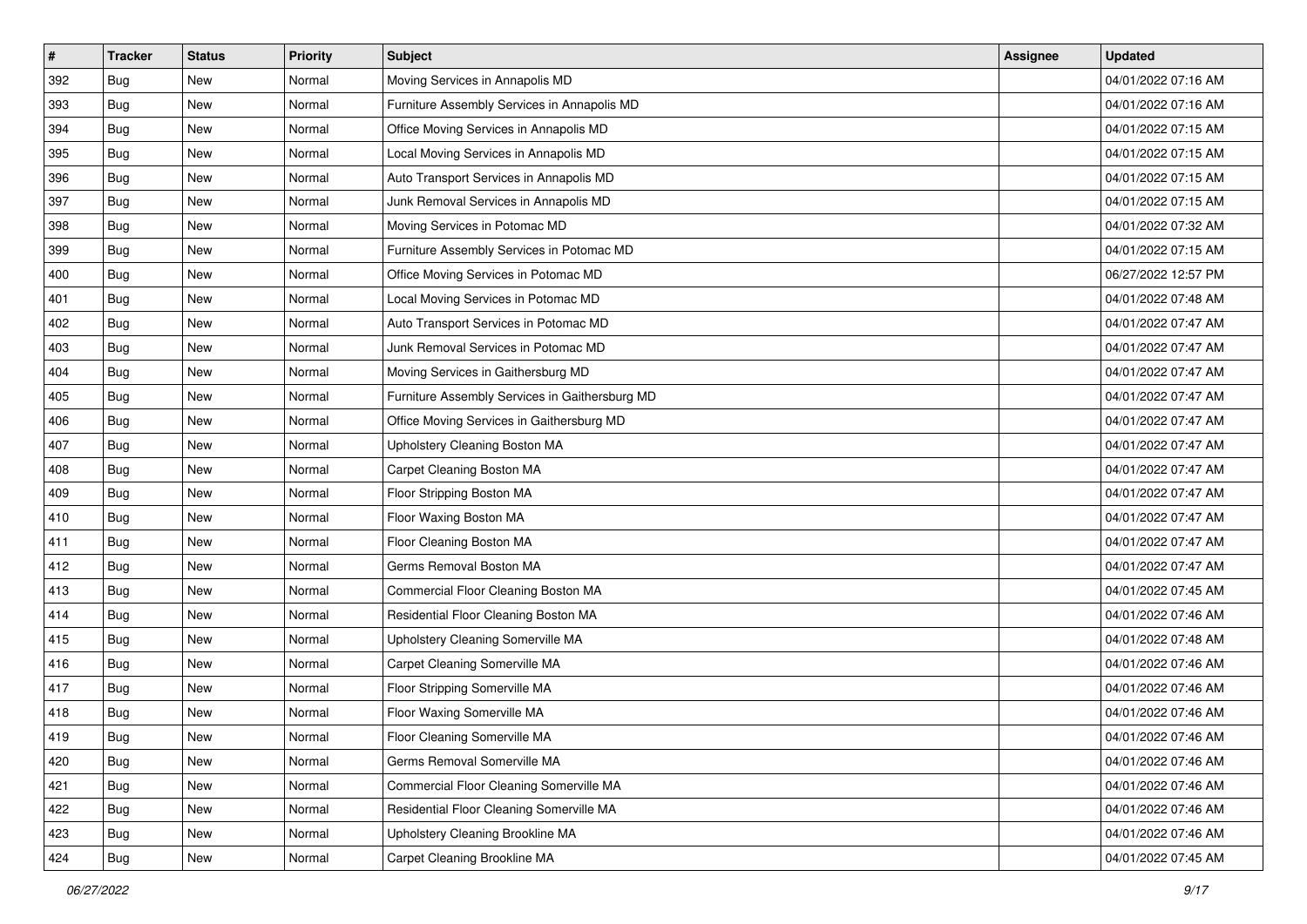| #   | <b>Tracker</b> | <b>Status</b> | <b>Priority</b> | <b>Subject</b>                          | Assignee | <b>Updated</b>      |
|-----|----------------|---------------|-----------------|-----------------------------------------|----------|---------------------|
| 425 | <b>Bug</b>     | New           | Normal          | Floor Stripping Brookline MA            |          | 04/01/2022 07:45 AM |
| 426 | <b>Bug</b>     | <b>New</b>    | Normal          | Floor Waxing Brookline MA               |          | 04/01/2022 07:49 AM |
| 427 | <b>Bug</b>     | New           | Normal          | Floor Cleaning Brookline MA             |          | 04/01/2022 07:46 AM |
| 428 | Bug            | New           | Normal          | Germs Removal Brookline MA              |          | 04/01/2022 07:47 AM |
| 429 | <b>Bug</b>     | <b>New</b>    | Normal          | Germs Removal Brookline MA              |          | 04/01/2022 07:51 AM |
| 430 | <b>Bug</b>     | New           | Normal          | Commercial Floor Cleaning Brookline MA  |          | 04/01/2022 07:50 AM |
| 431 | <b>Bug</b>     | New           | Normal          | Residential Floor Cleaning Brookline MA |          | 04/01/2022 07:50 AM |
| 432 | <b>Bug</b>     | New           | Normal          | Upholstery Cleaning Newton MA           |          | 04/01/2022 07:50 AM |
| 433 | Bug            | New           | Normal          | Carpet Cleaning Newton MA               |          | 04/01/2022 07:50 AM |
| 434 | <b>Bug</b>     | <b>New</b>    | Normal          | Floor Stripping Newton MA               |          | 04/01/2022 07:50 AM |
| 435 | <b>Bug</b>     | New           | Normal          | Floor Waxing Newton MA                  |          | 04/01/2022 07:50 AM |
| 436 | <b>Bug</b>     | New           | Normal          | Floor Cleaning Newton MA                |          | 04/01/2022 07:50 AM |
| 437 | <b>Bug</b>     | New           | Normal          | Germs Removal Newton MA                 |          | 04/01/2022 07:50 AM |
| 438 | <b>Bug</b>     | <b>New</b>    | Normal          | Commercial Floor Cleaning Newton MA     |          | 04/01/2022 07:50 AM |
| 439 | <b>Bug</b>     | New           | Normal          | Residential Floor Cleaning Newton MA    |          | 04/01/2022 07:49 AM |
| 440 | <b>Bug</b>     | New           | Normal          | Upholstery Cleaning Watertown MA        |          | 04/01/2022 07:49 AM |
| 441 | Bug            | New           | Normal          | Carpet Cleaning Watertown MA            |          | 06/02/2022 06:00 PM |
| 442 | <b>Bug</b>     | New           | Normal          | Floor Stripping Watertown MA            |          | 04/01/2022 07:49 AM |
| 443 | <b>Bug</b>     | New           | Normal          | Floor Waxing Watertown MA               |          | 04/01/2022 07:51 AM |
| 444 | <b>Bug</b>     | <b>New</b>    | Normal          | Floor Cleaning Watertown MA             |          | 04/01/2022 07:49 AM |
| 445 | <b>Bug</b>     | New           | Normal          | Germs Removal Watertown MA              |          | 04/01/2022 07:49 AM |
| 446 | Bug            | New           | Normal          | Commercial Floor Cleaning Watertown MA  |          | 04/01/2022 07:49 AM |
| 447 | <b>Bug</b>     | <b>New</b>    | Normal          | Residential Floor Cleaning Watertown MA |          | 04/01/2022 07:49 AM |
| 448 | <b>Bug</b>     | New           | Normal          | Upholstery Cleaning Quincy MA           |          | 04/01/2022 07:48 AM |
| 449 | <b>Bug</b>     | New           | Normal          | Carpet Cleaning Quincy MA               |          | 04/01/2022 07:48 AM |
| 450 | Bug            | New           | Normal          | Floor Stripping Quincy MA               |          | 06/25/2022 08:06 PM |
| 451 | <b>Bug</b>     | New           | Normal          | Floor Waxing Quincy MA                  |          | 04/01/2022 07:48 AM |
| 452 | <b>Bug</b>     | <b>New</b>    | Normal          | Floor Cleaning Quincy MA                |          | 04/01/2022 07:48 AM |
| 453 | <b>Bug</b>     | New           | Normal          | Germs Removal Quincy MA                 |          | 04/01/2022 07:48 AM |
| 454 | <b>Bug</b>     | New           | Normal          | Commercial Floor Cleaning Quincy MA     |          | 06/02/2022 05:59 PM |
| 455 | <b>Bug</b>     | New           | Normal          | Residential Floor Cleaning Quincy MA    |          | 04/01/2022 07:38 AM |
| 456 | <b>Bug</b>     | New           | Normal          | Upholstery Cleaning Medford MA          |          | 04/01/2022 07:28 AM |
| 457 | Bug            | New           | Normal          | Carpet Cleaning Medford MA              |          | 06/27/2022 01:17 PM |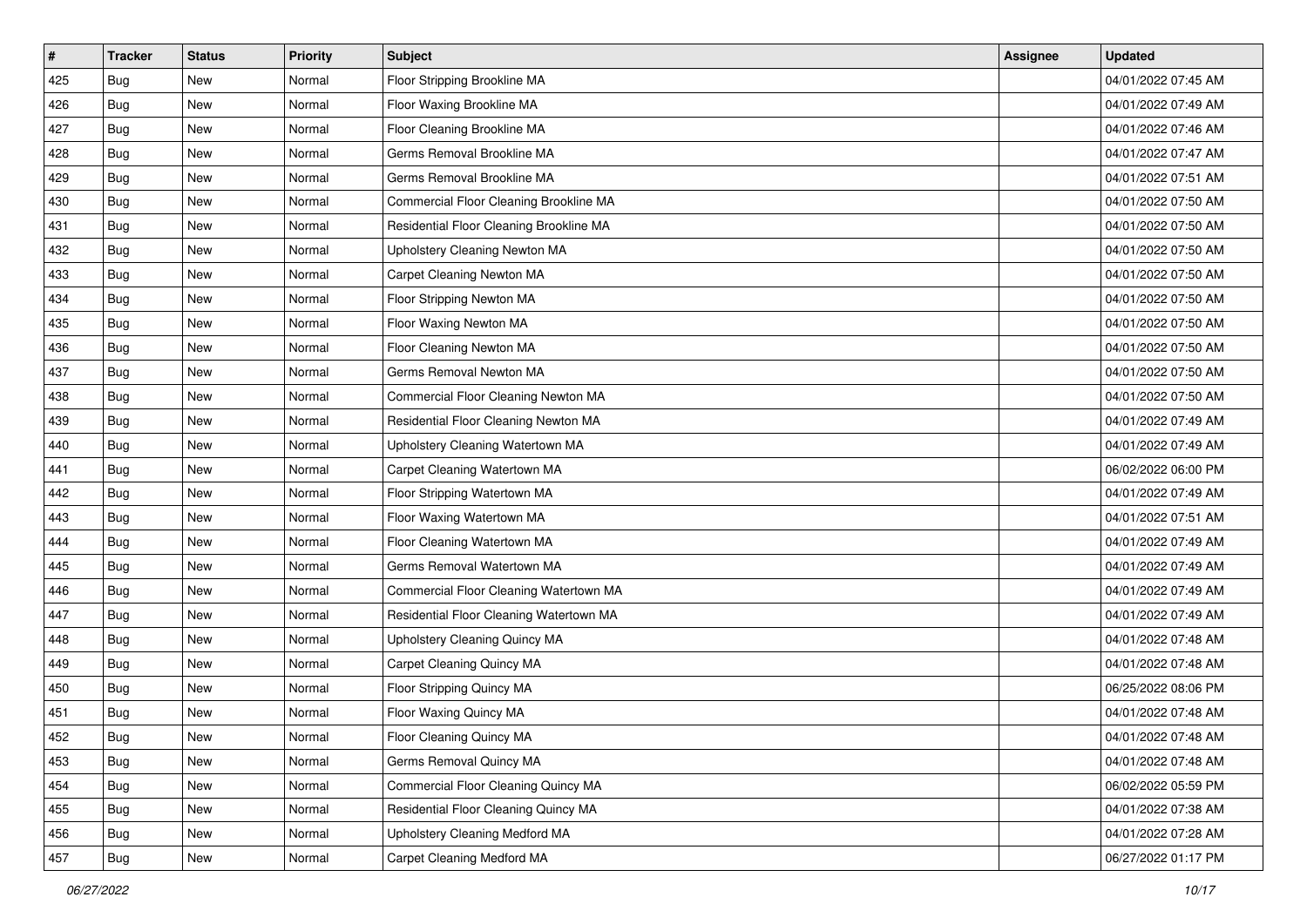| #   | <b>Tracker</b> | <b>Status</b> | <b>Priority</b> | <b>Subject</b>                                                                   | Assignee  | <b>Updated</b>      |
|-----|----------------|---------------|-----------------|----------------------------------------------------------------------------------|-----------|---------------------|
| 458 | <b>Bug</b>     | New           | Normal          | Floor Stripping Medford MA                                                       |           | 04/01/2022 07:32 AM |
| 459 | <b>Bug</b>     | <b>New</b>    | Normal          | Floor Waxing Medford MA                                                          |           | 04/01/2022 07:32 AM |
| 460 | Bug            | New           | Normal          | Floor Cleaning Medford MA                                                        |           | 06/26/2022 08:00 PM |
| 461 | <b>Bug</b>     | New           | Normal          | Germs Removal Medford MA                                                         |           | 06/27/2022 12:21 PM |
| 462 | <b>Bug</b>     | New           | Normal          | Commercial Floor Cleaning Medford MA                                             |           | 04/01/2022 07:32 AM |
| 463 | <b>Bug</b>     | New           | Normal          | Residential Floor Cleaning Medford MA                                            |           | 04/01/2022 07:32 AM |
| 464 | <b>Bug</b>     | <b>New</b>    | Normal          | Upholstery Cleaning Westchester MA                                               |           | 06/21/2022 04:02 PM |
| 465 | Bug            | New           | Normal          | Carpet Cleaning Westchester MA                                                   |           | 06/27/2022 12:50 PM |
| 466 | Bug            | New           | Normal          | Floor Stripping Westchester MA                                                   |           | 06/26/2022 11:57 AM |
| 467 | <b>Bug</b>     | <b>New</b>    | Normal          | Floor Waxing Westchester MA                                                      |           | 04/01/2022 07:31 AM |
| 468 | <b>Bug</b>     | New           | Normal          | Floor Cleaning Westchester MA                                                    |           | 06/27/2022 02:41 AM |
| 469 | Bug            | New           | Normal          | Germs Removal Westchester MA                                                     |           | 06/26/2022 05:31 PM |
| 470 | Bug            | New           | Normal          | Commercial Floor Cleaning Westchester MA                                         |           | 06/26/2022 10:56 AM |
| 471 | Bug            | New           | Normal          | Residential Floor Cleaning Westchester MA                                        |           | 06/27/2022 07:08 AM |
| 472 | <b>Bug</b>     | New           | Normal          | Upholstery Cleaning Arlington MA                                                 |           | 04/01/2022 07:31 AM |
| 473 | Bug            | New           | Normal          | Floor Stripping Arlington MA                                                     |           | 06/26/2022 11:10 AM |
| 474 | Bug            | New           | Normal          | Floor Waxing Arlington MA                                                        |           | 06/27/2022 03:03 AM |
| 475 | <b>Bug</b>     | New           | Normal          | Floor Cleaning Arlington MA                                                      |           | 06/26/2022 07:33 AM |
| 477 | Bug            | New           | Normal          | What Does Online Coupon Mean?                                                    |           | 06/25/2022 11:15 PM |
| 479 | <b>Bug</b>     | <b>New</b>    | Normal          | Limousine Service Bellevue WA                                                    |           | 06/25/2022 10:54 PM |
| 480 | Bug            | New           | Normal          | Nur Online Shop                                                                  |           | 06/27/2022 11:10 AM |
| 481 | Bug            | New           | Normal          | Nur Online Shop                                                                  |           | 06/27/2022 10:10 AM |
| 482 | <b>Bug</b>     | <b>New</b>    | Normal          | <b>Text Window</b>                                                               |           | 06/27/2022 03:29 AM |
| 483 | <b>Bug</b>     | New           | Normal          | UK best essay writing service                                                    |           | 06/25/2022 04:05 PM |
| 484 | Bug            | New           | Normal          | UK best essay writing service                                                    |           | 06/27/2022 05:20 AM |
| 486 | Bug            | New           | Low             | HP Wireless Printer Setup                                                        | Anonymous | 06/27/2022 10:04 AM |
| 487 | <b>Bug</b>     | New           | Normal          | Cheap Fake Dunks                                                                 |           | 06/27/2022 06:01 AM |
| 488 | <b>Bug</b>     | <b>New</b>    | Normal          | Quick solution to solve cash app dispute by the technical team                   |           | 06/27/2022 02:04 AM |
| 489 | Bug            | New           | Normal          | Get cash app refund instantly if sent to the wrong person                        |           | 06/27/2022 09:12 AM |
| 490 | <b>Bug</b>     | New           | Normal          | Unlock cash app account by getting quick solutions from the technical executives |           | 06/27/2022 09:57 AM |
| 492 | <b>Bug</b>     | New           | Normal          | HD Streamz MOD APK v3.5.5 (Keine Werbung)                                        |           | 06/27/2022 12:51 PM |
| 494 | <b>Bug</b>     | New           | Normal          | <b>Buy Discussion Post</b>                                                       |           | 06/27/2022 03:51 AM |
| 495 | Bug            | New           | Normal          | Twitch Clip Downloader Download Twitch Clips Online 2021                         |           | 06/27/2022 08:17 AM |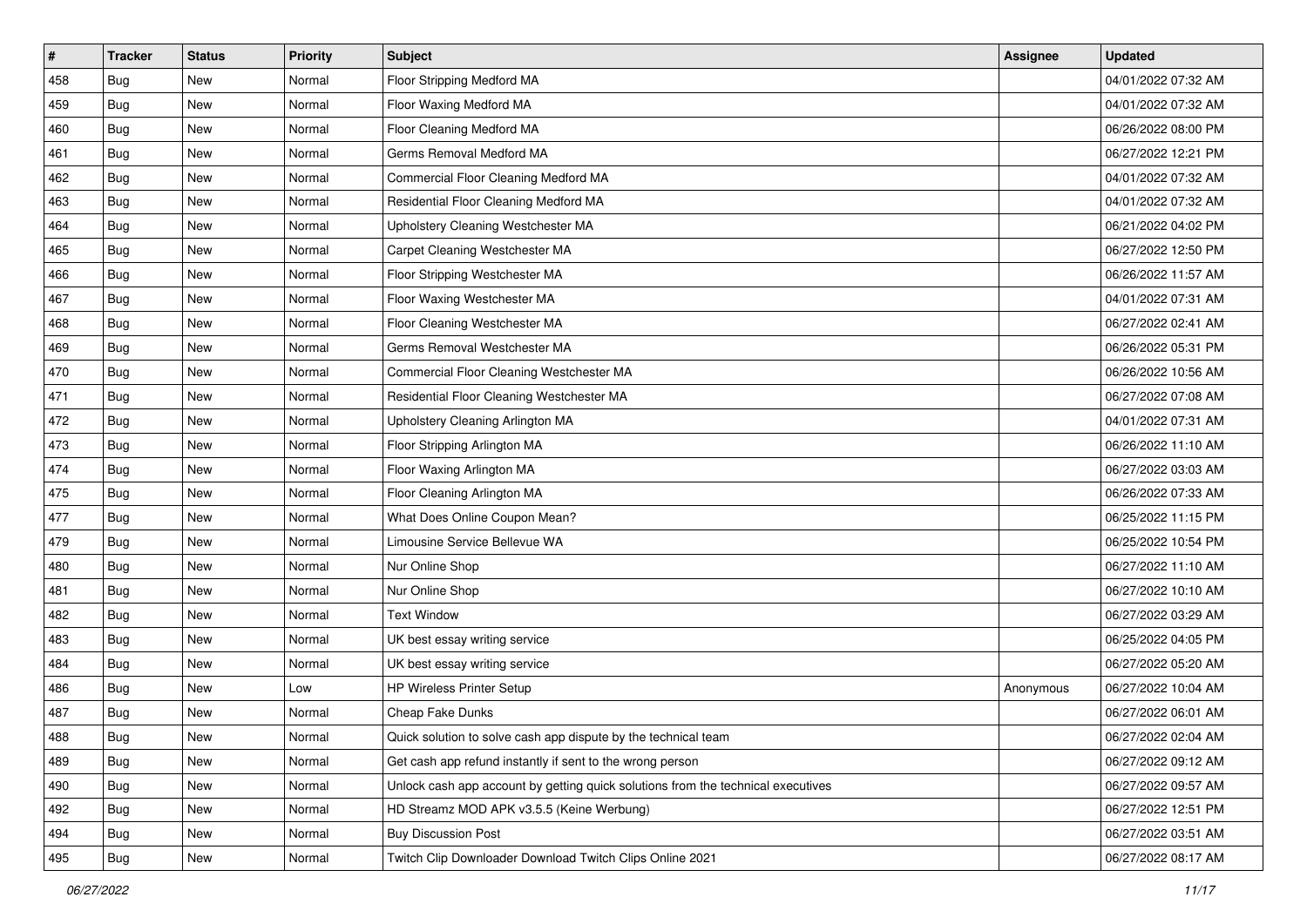| #   | Tracker    | <b>Status</b> | <b>Priority</b> | <b>Subject</b>                                                                           | <b>Assignee</b>        | <b>Updated</b>      |
|-----|------------|---------------|-----------------|------------------------------------------------------------------------------------------|------------------------|---------------------|
| 496 | <b>Bug</b> | New           | Normal          | What is Live NetTV?                                                                      |                        | 06/27/2022 10:51 AM |
| 497 | Bug        | <b>New</b>    | Normal          | Fake Nike Dunk Low Off-White Lot 50                                                      |                        | 06/27/2022 01:12 PM |
| 498 | <b>Bug</b> | New           | Normal          | Téléchargeur SoundCloud : SoundCloud en Mp3                                              | Christophe<br>Garion   | 06/27/2022 07:27 AM |
| 500 | <b>Bug</b> | <b>New</b>    | Normal          | Simply contact the technical team, to find the solution to cash app refund problems.     | Pierre-Loïc<br>Garoche | 06/27/2022 12:15 PM |
| 501 | <b>Bug</b> | New           | Normal          | How Do I Annihilate Cash App Transfer Failed Problems Effectively                        | Pierre-Loïc<br>Garoche | 06/27/2022 12:36 PM |
| 502 | <b>Bug</b> | New           | Normal          | Les instructions pour définir des sonneries pour iPhone sont simples et faciles à suivre |                        | 06/27/2022 07:40 AM |
| 503 | <b>Bug</b> | New           | Normal          | Youtube Premium Apk free download for Android                                            |                        | 06/27/2022 09:29 AM |
| 504 | <b>Bug</b> | New           | Normal          | A beginner should always look for online Java assignment help!                           |                        | 06/27/2022 10:32 AM |
| 505 | <b>Bug</b> | New           | Normal          | www.trendmicro.com/activate                                                              |                        | 06/27/2022 06:15 AM |
| 506 | <b>Bug</b> | New           | Normal          | www.trendmicro.com/activate                                                              |                        | 06/27/2022 10:10 AM |
| 507 | <b>Bug</b> | New           | Normal          | central.bitdefender.com                                                                  |                        | 06/27/2022 06:31 AM |
| 508 | <b>Bug</b> | <b>New</b>    | Normal          | hire a professional dissertation help                                                    |                        | 06/27/2022 09:20 AM |
| 512 | <b>Bug</b> | New           | Normal          | The Importance Of Using Custom Writing Services                                          |                        | 06/26/2022 08:04 PM |
| 513 | <b>Bug</b> | New           | Normal          | Unlock cash app account using the easy steps:                                            | Anonymous              | 06/27/2022 12:58 PM |
| 514 | <b>Bug</b> | <b>New</b>    | Normal          | Trans-Caribbean                                                                          |                        | 06/27/2022 08:06 AM |
| 515 | <b>Bug</b> | New           | Normal          | Fragment Nike Dunk High Tokyo Fake                                                       |                        | 06/27/2022 08:24 AM |
| 516 | Bug        | New           | Normal          | Does Cash App Help To Get Cash App Refund Without Any Interruption?                      |                        | 06/24/2022 01:56 PM |
| 517 | <b>Bug</b> | New           | Normal          | Proficient tips to take help of cash app support professionals:                          |                        | 06/26/2022 07:34 AM |
| 518 | <b>Bug</b> | New           | Normal          | How To Check The Balance Of Cash App Account By Taking Cash App Support?                 |                        | 06/27/2022 03:46 AM |
| 519 | <b>Bug</b> | New           | Normal          | Are you finding online UK Assignment writers?                                            |                        | 06/27/2022 07:23 AM |
| 520 | <b>Bug</b> | New           | Normal          | What Is The Major Role Of Cash.app/Help and Support Page?                                |                        | 06/27/2022 06:43 AM |
| 523 | Bug        | New           | Normal          | What Is The Right Google Account Recovery Aid To Regain Account Access?                  | Pierre-Loïc<br>Garoche | 06/27/2022 04:56 AM |
| 524 | <b>Bug</b> | New           | Normal          | How Does Google Account Recovery Work If Your Account Is Hacked?                         |                        | 06/27/2022 12:46 PM |
| 525 | Bug        | New           | Normal          | If you don't have a QR code: How to activate cash app card in app                        |                        | 06/27/2022 09:27 AM |
| 526 | <b>Bug</b> | New           | Normal          | Soundcloud to mp3 converter - Download Soundcloud songs                                  |                        | 06/27/2022 12:24 PM |
| 528 | Bug        | New           | Normal          | Korean Mag                                                                               |                        | 06/27/2022 08:14 AM |
| 529 | <b>Bug</b> | New           | Normal          | Thop TV APK - Free Download for Android                                                  |                        | 06/26/2022 06:28 PM |
| 530 | <b>Bug</b> | New           | Normal          | Cheap Assignment Writing Service UK                                                      | Anonymous              | 06/27/2022 10:46 AM |
| 531 | <b>Bug</b> | New           | Normal          | Cheap Assignment Writing Service UK                                                      | Anonymous              | 06/27/2022 08:39 AM |
| 532 | <b>Bug</b> | New           | Normal          | My Assignment Help                                                                       |                        | 06/27/2022 01:15 PM |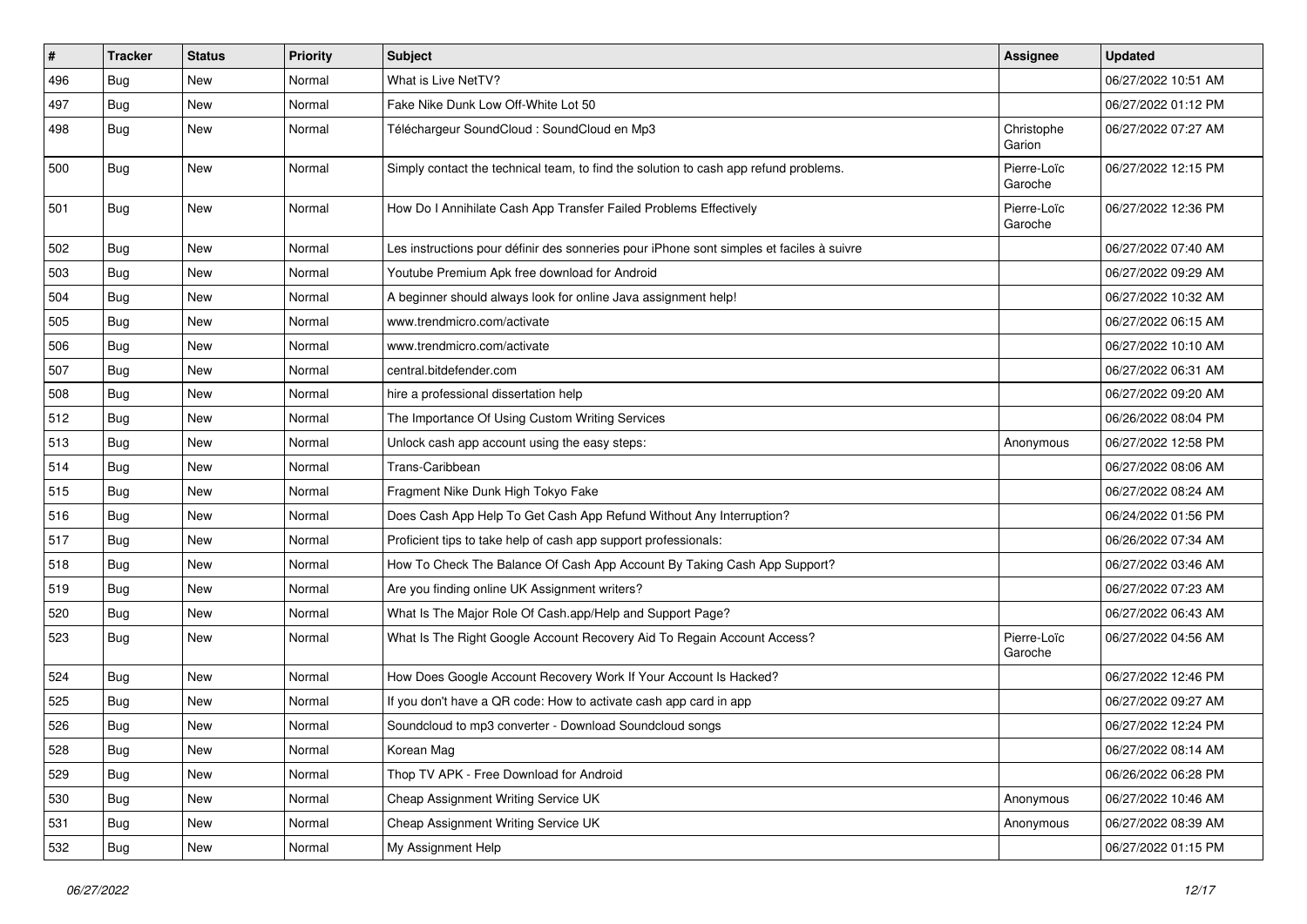| $\#$ | Tracker    | <b>Status</b> | <b>Priority</b> | <b>Subject</b>                                                                                                                                                                                                                                    | <b>Assignee</b>        | <b>Updated</b>      |
|------|------------|---------------|-----------------|---------------------------------------------------------------------------------------------------------------------------------------------------------------------------------------------------------------------------------------------------|------------------------|---------------------|
| 533  | <b>Bug</b> | New           | Normal          | How to complete the homework assignments in economics in the easiest way?                                                                                                                                                                         |                        | 06/26/2022 10:12 PM |
| 534  | <b>Bug</b> | <b>New</b>    | Normal          | Know how to initiate cash app refund by contacting the technical team                                                                                                                                                                             | Pierre-Loïc<br>Garoche | 06/27/2022 05:06 AM |
| 535  | <b>Bug</b> | New           | Normal          | Getting Tangled Problems When You Try To Apply For Cash App Delete Account                                                                                                                                                                        | Christophe<br>Garion   | 06/26/2022 04:51 PM |
| 536  | <b>Bug</b> | New           | Normal          | How to check the balance on the cash app card                                                                                                                                                                                                     | Hamza<br>Bourbouh      | 06/27/2022 11:57 AM |
| 537  | <b>Bug</b> | <b>New</b>    | Normal          | Get tech assistance with customer support on ATT Yahoo email login issue.                                                                                                                                                                         |                        | 06/27/2022 11:44 AM |
| 538  | <b>Bug</b> | New           | Normal          | Will cash app refund money if scammed quickly?                                                                                                                                                                                                    |                        | 06/27/2022 10:25 AM |
| 539  | <b>Bug</b> | <b>New</b>    | Normal          | Do you want to know how to activate cash card through phone number?                                                                                                                                                                               |                        | 04/01/2022 09:25 AM |
| 540  | <b>Bug</b> | New           | Normal          | Why Haven't I Received My Cash App Card? Can I get t the reasons behind it                                                                                                                                                                        |                        | 04/01/2022 09:25 AM |
| 541  | Bug        | <b>New</b>    | Normal          | How to fix the cash app payment failed errors?                                                                                                                                                                                                    |                        | 06/27/2022 05:52 AM |
| 542  | <b>Bug</b> | New           | Normal          | Web N Logo Design                                                                                                                                                                                                                                 |                        | 06/26/2022 01:28 AM |
| 544  | <b>Bug</b> | New           | Normal          | Hey! I had a very cool idea to order our general picture on canvas for my family as a gift. But couldn't find a<br>good one. Once my friend advised me this article in which I found what I was looking for and gave a cool gift to<br>my family. |                        | 06/27/2022 04:10 AM |
| 547  | Bug        | New           | Normal          | Get rid of the issue of cash app down by calling experts.                                                                                                                                                                                         |                        | 06/26/2022 10:38 AM |
| 548  | <b>Bug</b> | <b>New</b>    | Normal          | Web N Logo Design                                                                                                                                                                                                                                 |                        | 04/01/2022 09:29 AM |
| 549  | <b>Bug</b> | New           | Normal          | Radio Luisteren                                                                                                                                                                                                                                   |                        | 06/26/2022 11:56 AM |
| 550  | <b>Bug</b> | <b>New</b>    | Normal          | Nederland FM - beste manieren om naar internationale radio op internet te luisteren                                                                                                                                                               |                        | 06/27/2022 12:45 PM |
| 551  | Bug        | New           | Normal          | Why Do Students Need Online Best Dissertation Writing Services?                                                                                                                                                                                   |                        | 06/26/2022 08:15 AM |
| 553  | <b>Bug</b> | New           | Normal          | Cinema HD APK - Free Movie Enjoyment App on Android                                                                                                                                                                                               |                        | 06/26/2022 01:39 PM |
| 554  | <b>Bug</b> | New           | Normal          | XvideoStudio Video Editor APK Free Download on TechToDown                                                                                                                                                                                         |                        | 06/26/2022 01:18 AM |
| 555  | <b>Bug</b> | <b>New</b>    | Normal          | web design development in hyderabad                                                                                                                                                                                                               |                        | 06/26/2022 01:08 PM |
| 556  | <b>Bug</b> | New           | Normal          | Play Game Mod Apk With Your Friends                                                                                                                                                                                                               |                        | 06/27/2022 08:01 AM |
| 559  | <b>Bug</b> | New           | High            | What Are Permission For Applications like Facebook Sending MMS?                                                                                                                                                                                   |                        | 06/24/2022 10:07 AM |
| 560  | <b>Bug</b> | New           | Normal          | Whatsapp Aero - Make Your Phone Auto Connect                                                                                                                                                                                                      |                        | 04/01/2022 09:28 AM |
| 561  | Bug        | New           | Normal          | Enjoy the Full YouTube Premium Experience With YouTube Premium Membership                                                                                                                                                                         |                        | 06/27/2022 02:37 AM |
| 562  | <b>Bug</b> | New           | Normal          | Learn Basic Mahjong Rules                                                                                                                                                                                                                         |                        | 06/23/2022 12:48 AM |
| 563  | Bug        | New           | Normal          | Understanding the Difference Between Free and Paid Mod Apks                                                                                                                                                                                       |                        | 06/26/2022 12:15 AM |
| 564  | <b>Bug</b> | New           | Normal          | How To Install RepelisPlus On Your Android Phone?                                                                                                                                                                                                 |                        | 06/27/2022 12:23 PM |
| 565  | <b>Bug</b> | New           | Normal          | How To Install RepelisPlus On Your Android Phone?                                                                                                                                                                                                 |                        | 06/27/2022 06:54 AM |
| 566  | Bug        | New           | Normal          | Kinemaster Pro Download - los App Review                                                                                                                                                                                                          |                        | 04/01/2022 09:27 AM |
| 567  | <b>Bug</b> | New           | Normal          | Singapore assignment help                                                                                                                                                                                                                         |                        | 06/26/2022 10:52 AM |
| 568  | Bug        | New           | Normal          | Instale a versão mais recente do YouTube Premium                                                                                                                                                                                                  |                        | 06/26/2022 01:53 PM |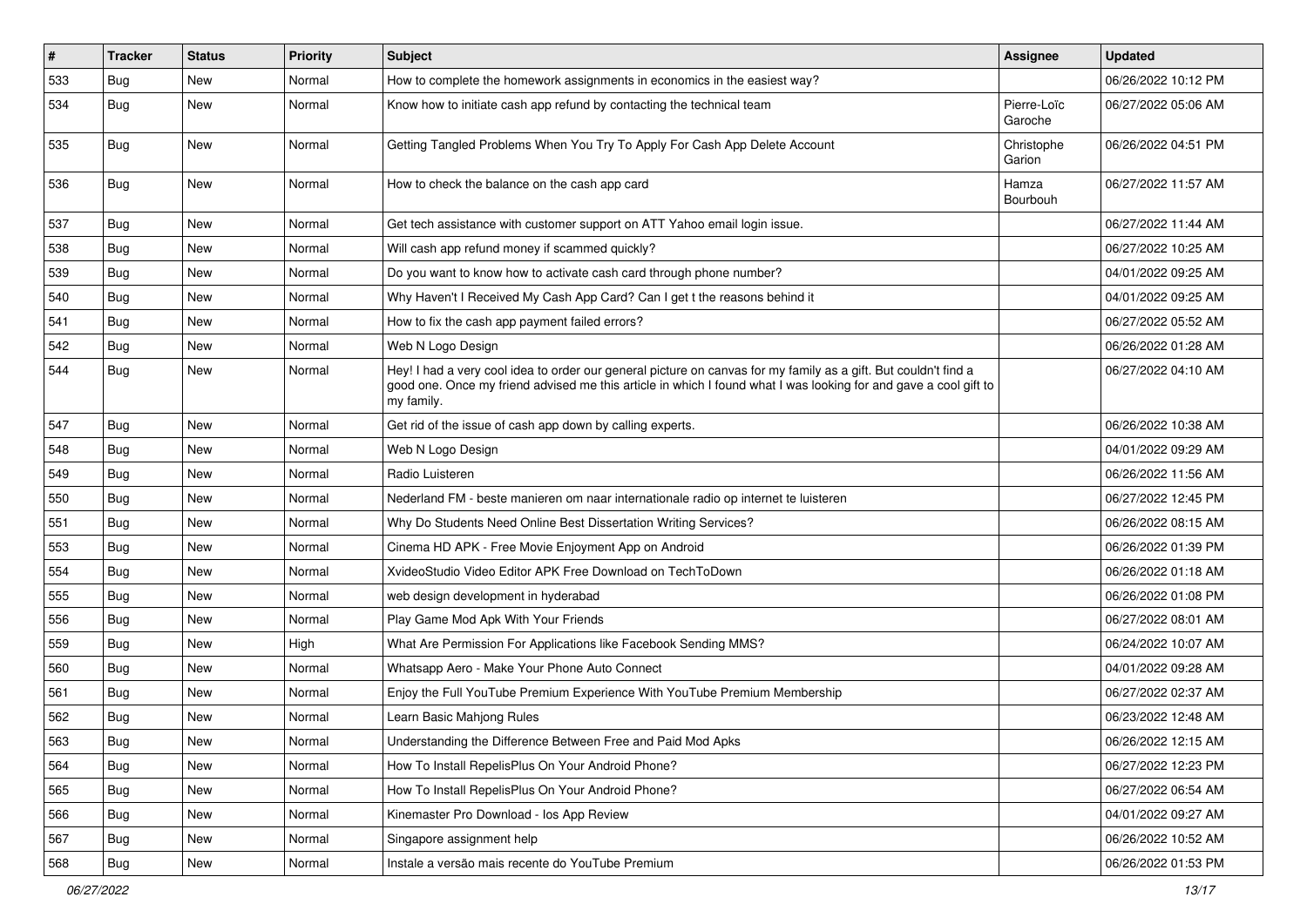| #   | <b>Tracker</b> | <b>Status</b> | Priority | <b>Subject</b>                                                                                                                                                                                                                                                        | <b>Assignee</b>        | <b>Updated</b>      |
|-----|----------------|---------------|----------|-----------------------------------------------------------------------------------------------------------------------------------------------------------------------------------------------------------------------------------------------------------------------|------------------------|---------------------|
| 569 | <b>Bug</b>     | <b>New</b>    | Normal   | What is the incoming and outgoing mail server for Outlook IMAP settings?                                                                                                                                                                                              | Pierre-Loïc<br>Garoche | 06/27/2022 02:29 AM |
| 570 | <b>Bug</b>     | <b>New</b>    | Normal   | What is Sutton bank cash app customer service phone number?                                                                                                                                                                                                           | Pierre-Loïc<br>Garoche | 06/26/2022 07:49 AM |
| 571 | <b>Bug</b>     | <b>New</b>    | Normal   | How may the Cash app dispute your trade?                                                                                                                                                                                                                              | Pierre-Loïc<br>Garoche | 06/26/2022 10:48 PM |
| 573 | <b>Bug</b>     | <b>New</b>    | Normal   | Experimente lo mejor en la aplicación Apk de juegos gratis                                                                                                                                                                                                            |                        | 06/26/2022 02:11 PM |
| 574 | <b>Bug</b>     | <b>New</b>    | Normal   | How to fix the Epson printer offline issue due to a wired connection?                                                                                                                                                                                                 |                        | 06/26/2022 11:19 AM |
| 576 | Bug            | <b>New</b>    | Normal   | So laden Sie ein Instagram-Bild herunter                                                                                                                                                                                                                              |                        | 06/26/2022 08:46 PM |
| 577 | <b>Bug</b>     | <b>New</b>    | Normal   | Follow these easy steps to make Admiral Casino Login                                                                                                                                                                                                                  |                        | 06/27/2022 06:34 AM |
| 579 | <b>Bug</b>     | <b>New</b>    | Normal   | YOUR CV MAKES YOUR FIRST IMPRESSION                                                                                                                                                                                                                                   | Christophe<br>Garion   | 06/27/2022 12:22 PM |
| 580 | <b>Bug</b>     | <b>New</b>    | High     | What is Narrative Essay?                                                                                                                                                                                                                                              | Christophe<br>Garion   | 06/26/2022 04:49 PM |
| 581 | Bug            | <b>New</b>    | Normal   | E-Learning Course Help                                                                                                                                                                                                                                                |                        | 06/26/2022 10:14 AM |
| 582 | <b>Bug</b>     | <b>New</b>    | Normal   | Cash App Won't Let Me Send Money If There Is A Low Balance Available                                                                                                                                                                                                  | Pierre-Loïc<br>Garoche | 06/26/2022 02:39 PM |
| 583 | <b>Bug</b>     | <b>New</b>    | High     | Need the Cash app customer service phone number?                                                                                                                                                                                                                      |                        | 06/25/2022 11:18 PM |
| 584 | <b>Bug</b>     | <b>New</b>    | Normal   | Want the cash app customer service number to check balance?                                                                                                                                                                                                           |                        | 06/27/2022 08:00 AM |
| 585 | <b>Bug</b>     | <b>New</b>    | Normal   | What is cash app help number?                                                                                                                                                                                                                                         |                        | 06/26/2022 06:21 PM |
| 586 | <b>Bug</b>     | <b>New</b>    | Normal   | Best Modifications For Your Mobile Phone                                                                                                                                                                                                                              |                        | 06/26/2022 01:51 AM |
| 587 | <b>Bug</b>     | <b>New</b>    | Normal   | Why Picsart Pro Offers Great Features                                                                                                                                                                                                                                 |                        | 06/26/2022 12:18 AM |
| 588 | <b>Bug</b>     | <b>New</b>    | Normal   | YouTube Vanced Apk Manager App - Como instalá-lo                                                                                                                                                                                                                      |                        | 06/27/2022 05:52 AM |
| 589 | Bug            | <b>New</b>    | Normal   | How can I get the cash app phone number of customer support?                                                                                                                                                                                                          |                        | 06/26/2022 01:59 PM |
| 590 | <b>Bug</b>     | <b>New</b>    | Normal   | Follow proper initiatives to check my cash app card balance:                                                                                                                                                                                                          |                        | 06/27/2022 09:57 AM |
| 591 | <b>Bug</b>     | <b>New</b>    | Normal   | How To Find Facebook Modifications For Your Spotify Premium Apk?                                                                                                                                                                                                      |                        | 06/27/2022 08:41 AM |
| 592 | <b>Bug</b>     | <b>New</b>    | Normal   | Deezer Premium APK - Baixe músicas de qualquer lugar do mundo de graça                                                                                                                                                                                                |                        | 06/26/2022 02:55 PM |
| 593 | Bug            | New           | Normal   | Eiffel Spark Ultimate C2 SN series is a fully synthetic range of advanced performance engine oils blended in<br>high performance fully synthetic (PAO - polyalphaolefin) basestocks fortified with advanced technology<br>additive system, specifically formulated to |                        | 06/27/2022 03:28 AM |
| 595 | <b>Bug</b>     | New           | Normal   | RFM Online - une révolution dans la gestion de l'identité numérique                                                                                                                                                                                                   |                        | 06/27/2022 12:05 AM |
| 596 | <b>Bug</b>     | New           | Normal   | Kids Games                                                                                                                                                                                                                                                            |                        | 06/27/2022 04:08 AM |
| 597 | <b>Bug</b>     | New           | Normal   | Universo s / f Download                                                                                                                                                                                                                                               |                        | 06/26/2022 10:14 AM |
| 598 | <b>Bug</b>     | New           | Normal   | Universo s / f Download                                                                                                                                                                                                                                               |                        | 06/25/2022 03:38 PM |
| 599 | <b>Bug</b>     | New           | Normal   | Do you know how to delete cash app account from your computer?                                                                                                                                                                                                        |                        | 06/24/2022 10:42 AM |
| 600 | <b>Bug</b>     | New           | Normal   | Play Store Pro                                                                                                                                                                                                                                                        |                        | 06/25/2022 08:17 PM |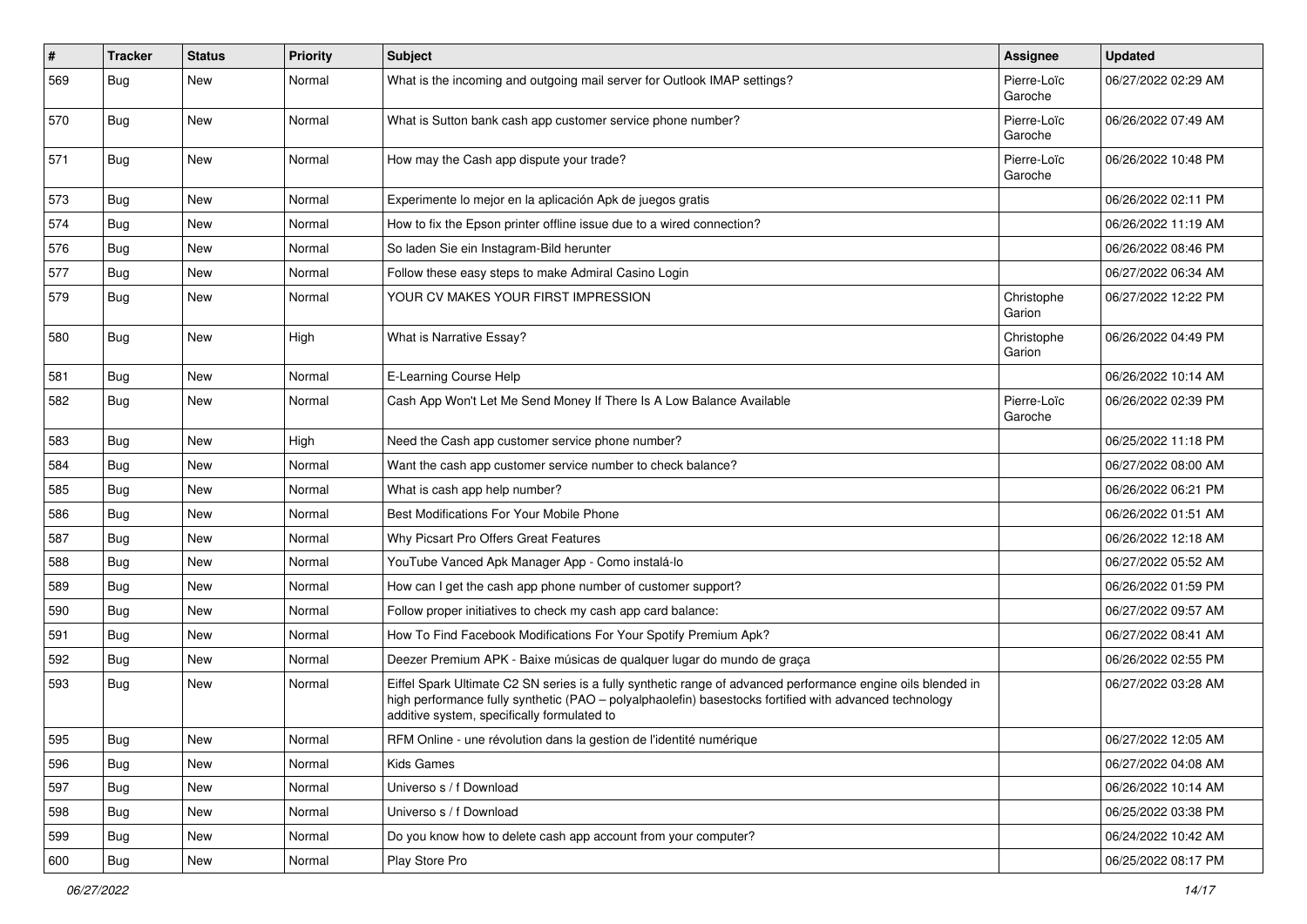| #   | <b>Tracker</b> | <b>Status</b> | <b>Priority</b> | <b>Subject</b>                                                                   | <b>Assignee</b>        | <b>Updated</b>      |
|-----|----------------|---------------|-----------------|----------------------------------------------------------------------------------|------------------------|---------------------|
| 601 | Bug            | New           | Normal          | Best Essay Writing Service UK                                                    | Pierre-Loïc<br>Garoche | 06/26/2022 04:23 PM |
| 602 | Bug            | New           | Normal          | Best Essay Writing Service UK                                                    | Pierre-Loïc<br>Garoche | 06/26/2022 12:16 AM |
| 603 | <b>Bug</b>     | <b>New</b>    | Normal          | Premiere gratuito da lista de IPTV                                               |                        | 06/24/2022 05:30 PM |
| 604 | Bug            | New           | Normal          | Idle Game Online                                                                 |                        | 06/26/2022 11:11 AM |
| 607 | <b>Bug</b>     | <b>New</b>    | Normal          | Vex 5                                                                            |                        | 04/01/2022 09:22 AM |
| 609 | Bug            | New           | High            | Online Trusted Medicine Store in US for Health - Genericmedsupply                |                        | 06/27/2022 12:02 PM |
| 612 | Bug            | New           | Normal          | Luxury Slingshot Rental                                                          |                        | 06/27/2022 12:17 AM |
| 613 | <b>Bug</b>     | <b>New</b>    | Normal          | Buy Aspadol 100mg Tab Online in US, UK, AU   Erospharmacy                        |                        | 06/26/2022 09:10 AM |
| 614 | Bug            | New           | Normal          | Como baixar o MOD APK no celular                                                 |                        | 06/27/2022 09:26 AM |
| 615 | Bug            | New           | Normal          | CheapestMedsShop   100% Safe Medicines Online in USA UK & AUS.                   |                        | 06/27/2022 12:14 PM |
| 616 | Bug            | New           | Normal          | Buy Anavar Tablets   Anavar For Sale in USA, UK & Australia                      |                        | 06/27/2022 02:02 AM |
| 617 | Bug            | <b>New</b>    | Normal          | Buy Vidalista Tablets (Tadalafil) at [\$25 OFF + Free Shipping] Vidalistatablets |                        | 06/26/2022 10:11 AM |
| 618 | <b>Bug</b>     | <b>New</b>    | Normal          | Buy Steroids Online with OurMedicnes.com   Best Quality Steroids                 |                        | 06/27/2022 06:46 AM |
| 619 | <b>Bug</b>     | New           | Normal          | Online Trusted Medicine Store in US for Health - Genericmedsupply                |                        | 06/27/2022 12:12 AM |
| 620 | Bug            | New           | Normal          | Viagra Meds: Fastest & Quick Delivery On Your Doorstep - USA                     |                        | 06/26/2022 11:15 AM |
| 621 | <b>Bug</b>     | New           | Normal          | Buy All Modafinil & Armodafinil Tablets @Buy Modafinil US                        |                        | 06/26/2022 02:20 AM |
| 622 | Bug            | New           | Normal          | CheapestMedsShop   100% Safe Medicines Online in UK & AUS.                       |                        | 06/26/2022 05:27 PM |
| 623 | <b>Bug</b>     | <b>New</b>    | Normal          | Listen to online radio stations for mobile phones                                |                        | 06/26/2022 01:20 PM |
| 624 | <b>Bug</b>     | New           | Normal          | Use go with the Driving Directions for your go                                   |                        | 06/21/2022 04:54 AM |
| 625 | Bug            | New           | Normal          | The best free online driving directions tool                                     |                        | 04/01/2022 09:28 AM |
| 627 | <b>Bug</b>     | <b>New</b>    | Normal          | <b>HELO</b>                                                                      |                        | 06/26/2022 06:42 AM |
| 628 | Bug            | New           | Normal          | CV reviewing services!                                                           |                        | 06/26/2022 06:49 AM |
| 629 | <b>Bug</b>     | New           | Normal          | How Can I Load Cash App Card at Walmart straight away?                           |                        | 06/24/2022 07:55 PM |
| 630 | Bug            | New           | Normal          | How Can I Load Cash App Card at Walmart straight away?                           |                        | 06/26/2022 12:04 AM |
| 631 | Bug            | <b>New</b>    | Normal          | How Can I Load Cash App Card at Walmart straight away?                           |                        | 06/26/2022 04:07 PM |
| 632 | <b>Bug</b>     | New           | Normal          | CheapestMedsShop   100% Safe Medicines Online in UK & AUS.                       |                        | 06/27/2022 02:04 AM |
| 633 | Bug            | New           | Normal          | How i can i solve my issue                                                       |                        | 04/01/2022 09:38 AM |
| 634 | Bug            | New           | Normal          | Buy Vidalista Tablets (Tadalafil) at [\$25 OFF + Free Shipping] Vidalistatablets |                        | 06/27/2022 09:29 AM |
| 635 | Bug            | New           | Normal          | Buy Steroids Online with OurMedicnes.com   Best Quality Steroids                 |                        | 06/26/2022 12:01 AM |
| 636 | Bug            | New           | Normal          | What is the most popular furniture color?                                        |                        | 06/25/2022 04:57 PM |
| 638 | <b>Bug</b>     | New           | Normal          | Run 3 game                                                                       |                        | 06/26/2022 06:31 AM |
| 639 | <b>Bug</b>     | New           | Normal          | thong tin chinh xac                                                              |                        | 06/27/2022 09:48 AM |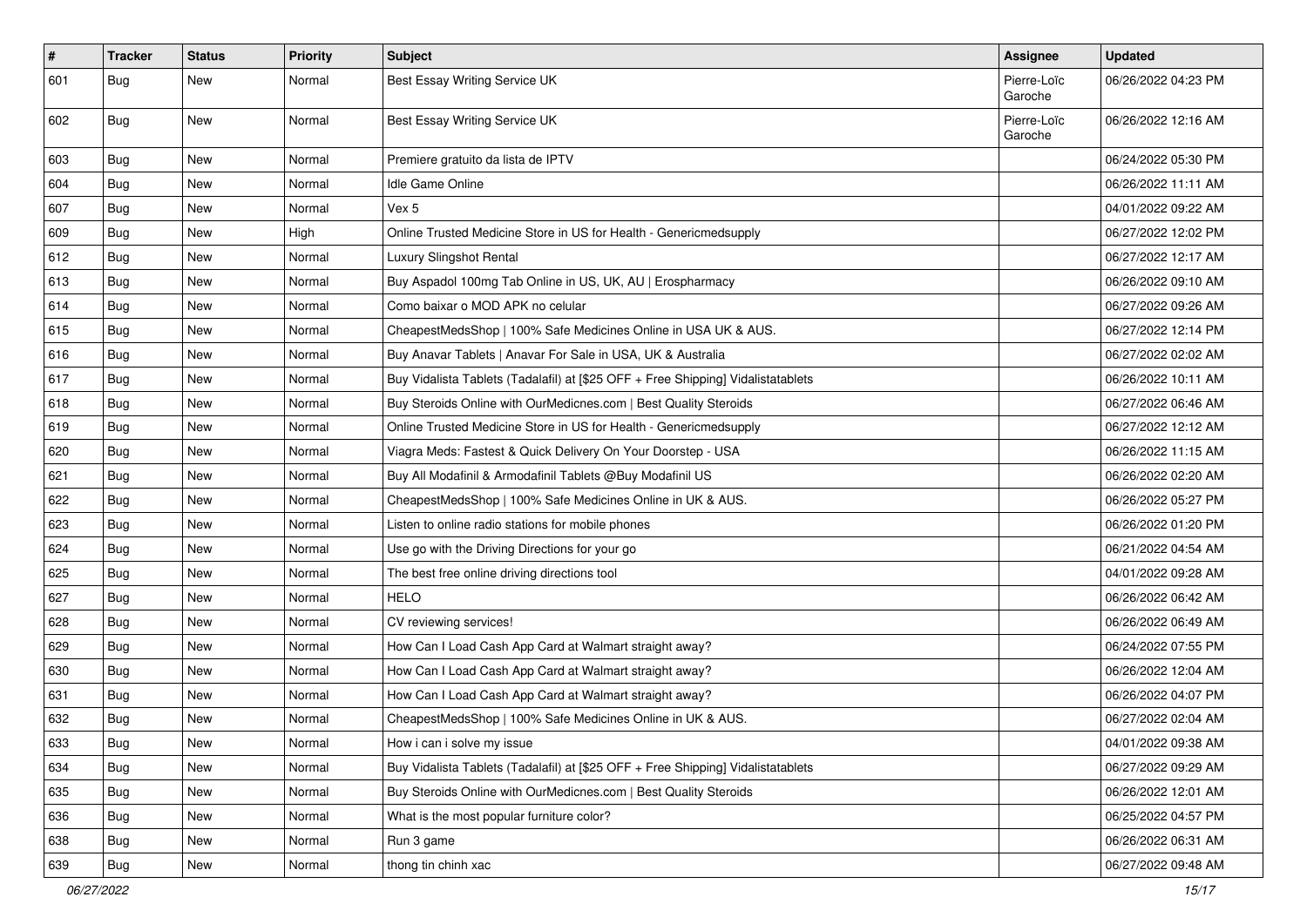| $\#$ | <b>Tracker</b> | <b>Status</b> | <b>Priority</b> | <b>Subject</b>                                                        | <b>Assignee</b>        | <b>Updated</b>      |
|------|----------------|---------------|-----------------|-----------------------------------------------------------------------|------------------------|---------------------|
| 640  | <b>Bug</b>     | <b>New</b>    | Normal          | play game with me                                                     |                        | 06/27/2022 10:32 AM |
| 641  | <b>Bug</b>     | <b>New</b>    | Normal          | Get Best Economics Dissertation Writing Service                       |                        | 06/25/2022 10:04 AM |
| 642  | <b>Bug</b>     | <b>New</b>    | Normal          | thong tin thoi tiet ngay hom nay                                      |                        | 06/27/2022 10:03 AM |
| 643  | <b>Bug</b>     | <b>New</b>    | Normal          | Oreo TV Apk Download                                                  |                        | 06/26/2022 11:50 PM |
| 644  | Bug            | <b>New</b>    | Normal          | <b>TeaTV App Review</b>                                               |                        | 06/27/2022 11:47 AM |
| 645  | <b>Bug</b>     | New           | Normal          | thong tin chinh xac nhat hom nay                                      |                        | 06/26/2022 09:46 PM |
| 650  | <b>Bug</b>     | <b>New</b>    | Normal          | <b>Cherries Health Benefits</b>                                       |                        | 06/26/2022 12:57 AM |
| 651  | <b>Bug</b>     | <b>New</b>    | Normal          | Salmon Health Benefits                                                |                        | 06/27/2022 12:42 AM |
| 652  | <b>Bug</b>     | <b>New</b>    | Normal          | Sesame Health Benefits                                                |                        | 06/27/2022 08:59 AM |
| 653  | <b>Bug</b>     | <b>New</b>    | Normal          | Jujube (Jinjoles): Properties And Health Benefits                     |                        | 06/27/2022 08:47 AM |
| 655  | <b>Bug</b>     | New           | Normal          | <b>Eggplant Health Benefits</b>                                       |                        | 06/26/2022 07:21 PM |
| 656  | Bug            | <b>New</b>    | Normal          | Kiwi Nutrition Facts And Health Benefits                              |                        | 06/27/2022 03:49 AM |
| 657  | <b>Bug</b>     | New           | Normal          | Coconut Nutrition Facts And Health Benefits                           |                        | 06/27/2022 08:56 AM |
| 658  | <b>Bug</b>     | <b>New</b>    | Normal          | Watermelon Nutrition Facts And Health Benefits                        |                        | 06/26/2022 08:33 AM |
| 659  | <b>Bug</b>     | <b>New</b>    | Normal          | Olive Oil Properties And Health Benefits                              |                        | 06/26/2022 12:59 AM |
| 660  | Bug            | <b>New</b>    | Normal          | Anchovies Nutrition Facts And Health Benefits                         |                        | 04/01/2022 09:40 AM |
| 661  | Bug            | <b>New</b>    | Normal          | Turbo VPN MOD APK Download                                            |                        | 06/24/2022 08:51 AM |
| 662  | Bug            | <b>New</b>    | Normal          | Oreo TV Download - The Easiest Way to Watch Live TV                   |                        | 06/26/2022 10:14 AM |
| 663  | <b>Bug</b>     | <b>New</b>    | Normal          | Know how the Cash app twitches words in a detailed way.               | Pierre-Loïc<br>Garoche | 05/22/2022 05:44 PM |
| 664  | Bug            | <b>New</b>    | Normal          | Tea TV Apk Download - The Best Way to Watch Movies Offline            |                        | 06/26/2022 12:59 PM |
| 666  | <b>Bug</b>     | <b>New</b>    | Normal          | 470+ pages à colorier de Noël                                         |                        | 06/26/2022 04:55 PM |
| 667  | <b>Bug</b>     | <b>New</b>    | Normal          | What Is a Ringtone?                                                   |                        | 06/27/2022 07:34 AM |
| 668  | <b>Bug</b>     | New           | Normal          | Get to know Cash App Refund Process here                              |                        | 06/27/2022 12:28 PM |
| 670  | <b>Bug</b>     | <b>New</b>    | Normal          | JTWhatsApp Apk - The New and Improved WhatsApp                        |                        | 06/17/2022 04:36 PM |
| 671  | <b>Bug</b>     | <b>New</b>    | Normal          | Hot games                                                             | Pierre-Loïc<br>Garoche | 06/27/2022 07:40 AM |
| 672  | <b>Bug</b>     | <b>New</b>    | Normal          | The easiest way to delete ringtones on iPhone                         |                        | 06/27/2022 03:38 AM |
| 673  | Bug            | New           | Normal          | Learn the basics of pixel art - Clear grid                            |                        | 06/26/2022 04:57 PM |
| 674  | <b>Bug</b>     | New           | Normal          | The best game in 2021                                                 | Pierre-Loïc<br>Garoche | 06/26/2022 03:10 PM |
| 675  | <b>Bug</b>     | New           | Normal          | What Are Smart Tactics To Fix Cash App Transfer Failed Hurdles?       |                        | 06/27/2022 09:51 AM |
| 676  | <b>Bug</b>     | New           | Normal          | Does Facebook customer service live chat allow to speak with someone? |                        | 04/01/2022 09:39 AM |
| 677  | Bug            | New           | Normal          | Logo Design Services Near Me                                          |                        | 06/26/2022 02:32 AM |